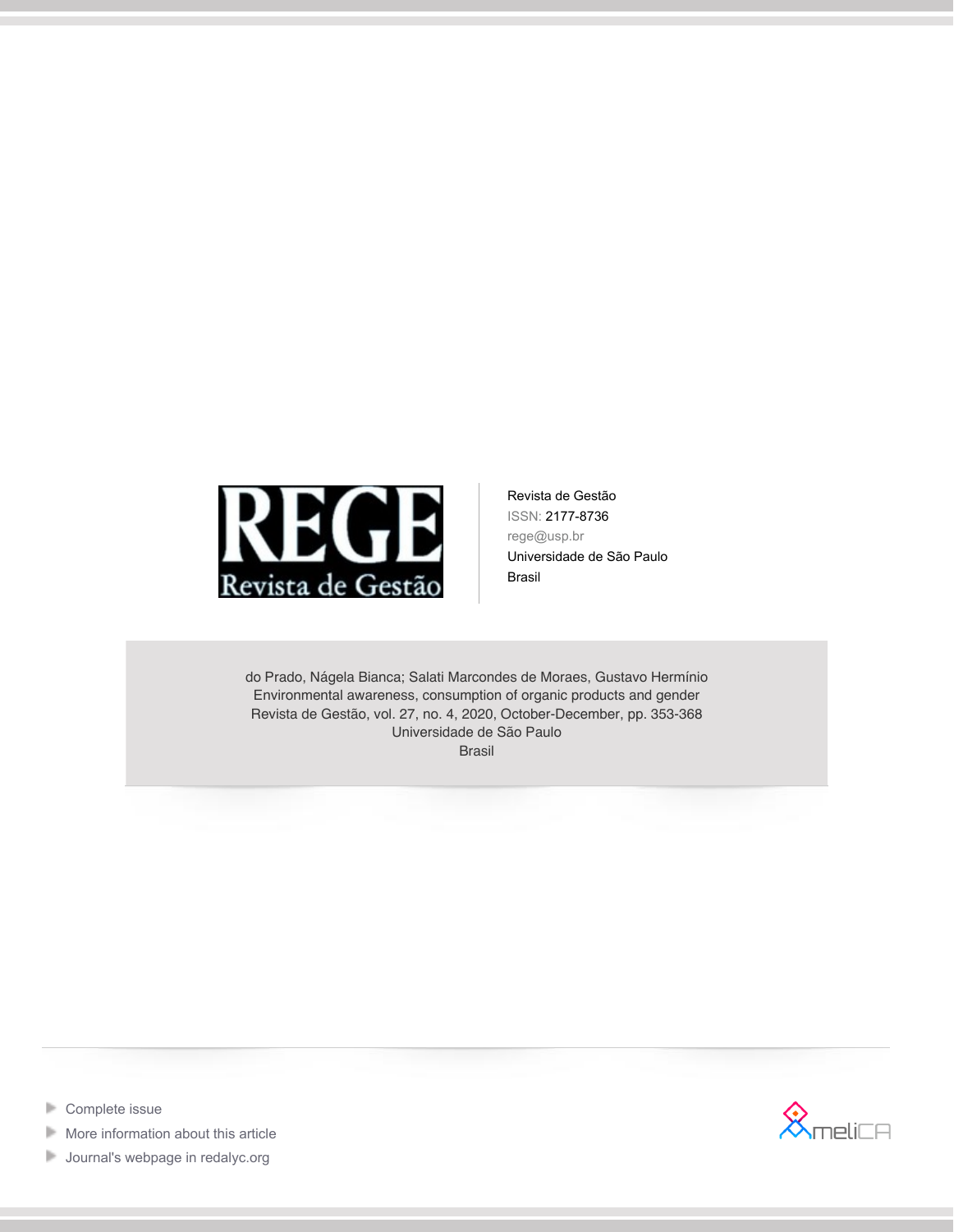# Environmental awareness, consumption of organic products and gender

Nagela Bianca do Prado FCA, UNICAMP, Campinas, Brazil, and Gustavo Hermınio Salati Marcondes de Moraes Faculdade de Ciências Aplicadas, Universidade Estadual de Campinas, Limeira, Brazil

Abstract

Purpose – It was aimed to propose and test a theoretical model to evaluate how some dimensions of environmental awareness influence the intention of consuming organic products using gender as a control variable.

Design/methodology/approach – The research was developed through quantitative methodology with the use of multivariate data analysis (PLS-SEM). The model uses a second-order construct. Although, it was conducted in a nonprobabilistic way using a convenience sample, with 213 university students.

Findings – It was confirmed the relation between the environmental awareness dimensions' influence and the intention to buy organic products that is also influenced according to the consumers' gender. There is a more positive effect and intensity in the organics' purchase by women.

Research limitations/implications – The nonprobabilistic nature in addition to the use of the convenience sample, factors that do not allow the generalization of the results, are some limitations. Moreover, the dimensions of environmental awareness proposed do not include all of the motivators about the organic consumption.

Practical implications – The results identified the factors that motivate the intention to consume organic products in Brazilian context and can contribute to managerial strategies formulation in order to increase the value perceived by the customer in relation to the consumption of these products.

Originality/value –This paper presents a deeper understanding about the dynamics between the factors that can guide the choice for organic products, besides providing a greater theoretical and empirical support tested by the use of a second-order construct.

Keywords Environmental awareness, Consumption of organic products, Buying behavior Paper type Research paper

#### 1. Introduction

The late 1940s marked the Green Revolution beginning with the introduction of new cultivation practices, which gained popularity between 1960 and 1970, through the development of mechanization and artificial farming techniques in the field (Pinheiro, Carneiro, Pinheiro, & Nascimento, 2018). Since then, problems related to the soil, air and water pollution intensified and, together with the industrial capitalist model, these problems began not only to promote changes in the natural environment but also in people buying behavior.

Throughout 20th century, discussions around sustainable development have expanded in the political and educational area worldwide, sensitizing the human being to issues of

© Nágela Bianca do Prado and Gustavo Hermínio Salati Marcondes de Moraes. Published in Revista de Gestão. Published by Emerald Publishing Limited. This article is published under the Creative Commons Attribution (CC BY 4.0) license. Anyone may reproduce, distribute, translate and create derivative works of this article (for both commercial and non-commercial purposes), subject to full attribution to the original publication and authors. The full terms of this license may be seen at [http://](http://creativecommons.org/licences/by/4.0/legalcode) [creativecommons.org/licences/by/4.0/legalcode](http://creativecommons.org/licences/by/4.0/legalcode)

The authors thank Espaço da Escrita – Coordenadoria Geral da Universidade – Unicamp – for the language services provided.

Revista de Gestão Vol. 27 No. 4, 2020 pp. 353-368 Emerald Publishing Limited e-ISSN: 2177-8736 p-ISSN: 1809-2276 DOI [10.1108/REGE-11-2019-0120](https://doi.org/10.1108/REGE-11-2019-0120)

Environmental awareness and organic products

353

Received 21 November 2019 Revised 15 May 2020 Accepted 28 July 2020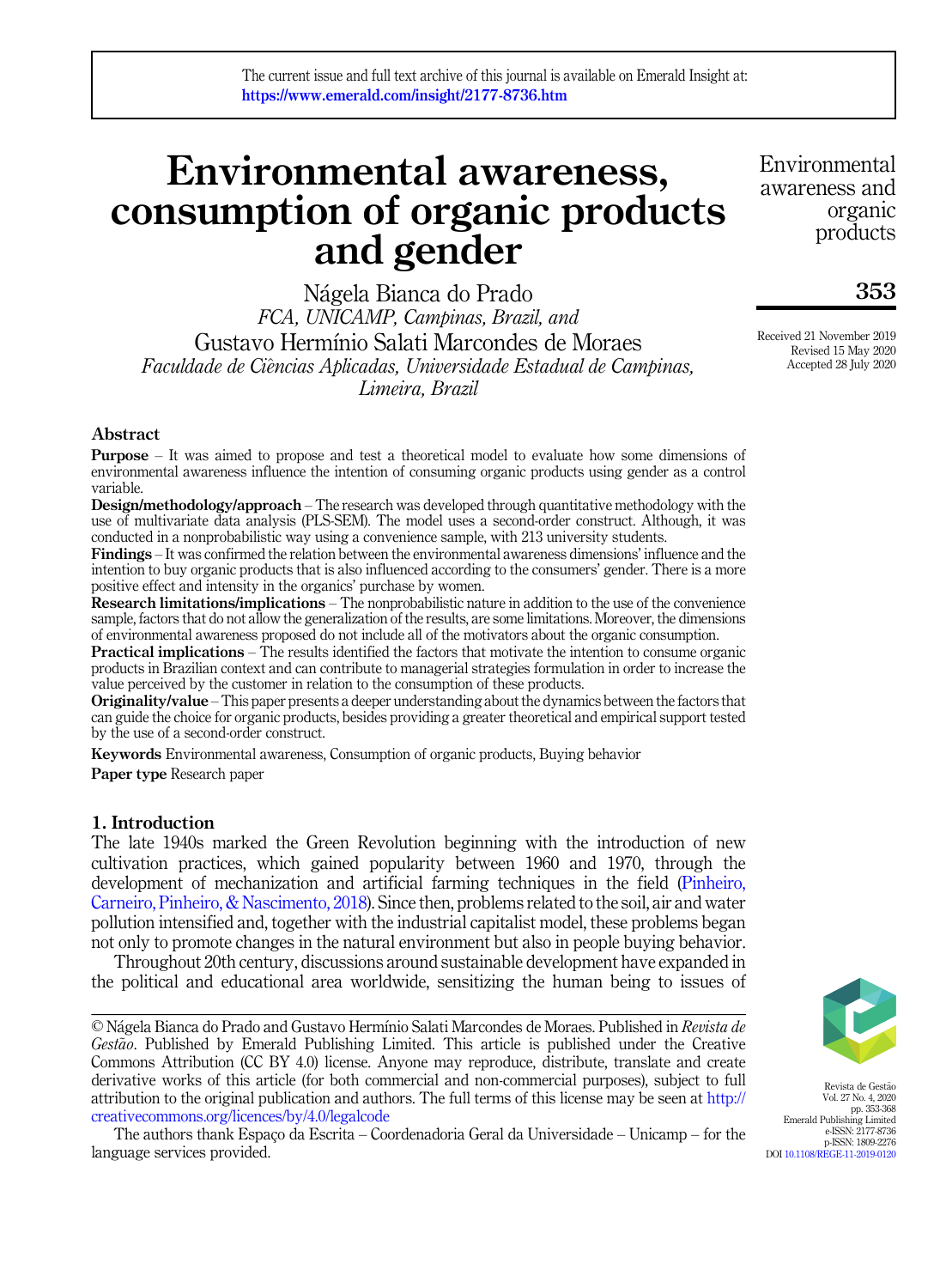collective interest and stimulating critical and ethical thinking, with the discourse of achieving the satisfaction of human desires without compromising future generations (Santana, 2018).

In this context, concerns about the environment began to grow (Shelest, Ionov & Tikhomirov, 2017), and discussions incorporating the environmental theme are gaining space in different institutions, segments and levels, since how much more institutions debate the ecology, more it expresses itself as responsible with its surroundings pressures for changes mainly in the corporate and governmental environments (Silva, Czykiel, Figueiró, Santos & Galvão, 2013; Rotta, Batistela & Ferreira, 2017).

Through this scenario, organic production has gained popularity because it has a sustainable basis and, its principles are environmentally correct, socially just and it has an economically viable production (Pinheiro, Carneiro, Pinheiro, & Nascimento 2018). Thus, the consumers of this class of products present a purchasing behavior that combines environmental preservation with the transition to a more sustainable society (Scalco, Stefano, Sartori & Ceschi, 2017).

Therefore, the understanding of the intentional behavior of buying organic products is essential for the sustainable consumption realization (Hsu, Chang & Lin, 2019; Qi & Ploeger, 2019), since Brazil is the third largest producer of organic products and has the largest consumer market for organic products in Latin America (Branco, Watanabe & Alfinito, 2019; FiBL & IFOAM, 2019). Furthermore, Branco, Watanabe and Alfinito (2019), admit that the Brazilian consumer has a purchasing profile with particular motivators, such as the fact that 67% prefer going to specialized retailers in order to find a greater supply of healthy foods, as 76% of Brazilians affirm to read labels in order to evaluate the nutritional content. Moreover, for being a multifaceted construct, the buying behavior undergoes alteration according to the gender, because men and women have different needs (Gorni, Gomes & Dreher, 2012). These data reinforce the need for deeper investigations about the purchase drivers.

Thus, this research aimed to propose and test a theoretical model to evaluate how some dimensions of environmental awareness influence the intention of consuming organic products and how the gender influence it too. Therefore, the research questions are: "What is the influence of the environmental awareness in the intention of consuming organic products?" and "What is the influence of the gender in the intention of consuming organic products?"

The paper is structured in five parts, in addition to this introduction. In Section 2, it is presented the theoretical framework approaching the dimensions of environmental awareness and its relation with organic products consumption. Section 3 describes the methodological part of the study. The results are presented and discussed in Section 4. Finally, the study's final considerations are shown, indicating its contributions, limitations and suggestions for future studies in Section 5 that is followed by the references in Section 6.

### 2. Environmental awareness dimensions and its relation with organic products' consumption

The current context referred to the human confrontation with the natural environment has demanded the need to rethink, be and act from humanity on a world level, evoking a new more equitable "worldview" valuing the life as a collective maintenance commitment (Pinheiro, Carneiro, Pinheiro, & Nascimento 2018; Qi & Ploeger, 2019; Ruano, 2017; Santana, 2018). Since the Stockholm Conference in 1972, although with different denominations, the expression "sustainable development" was present, but this denomination became popular in 1992 after the United Nations Conference on the Environment in Rio de Janeiro (Barbieri & Silva, 2011), treating concerns about maintaining the future life (Furtado & Sampaio, 2018).

Pitanga (2016) argues that the environmental crisis is not strictly linked to "hyperconsumption", but to a knowledge crisis, more social than ecological, which has

REGE 27,4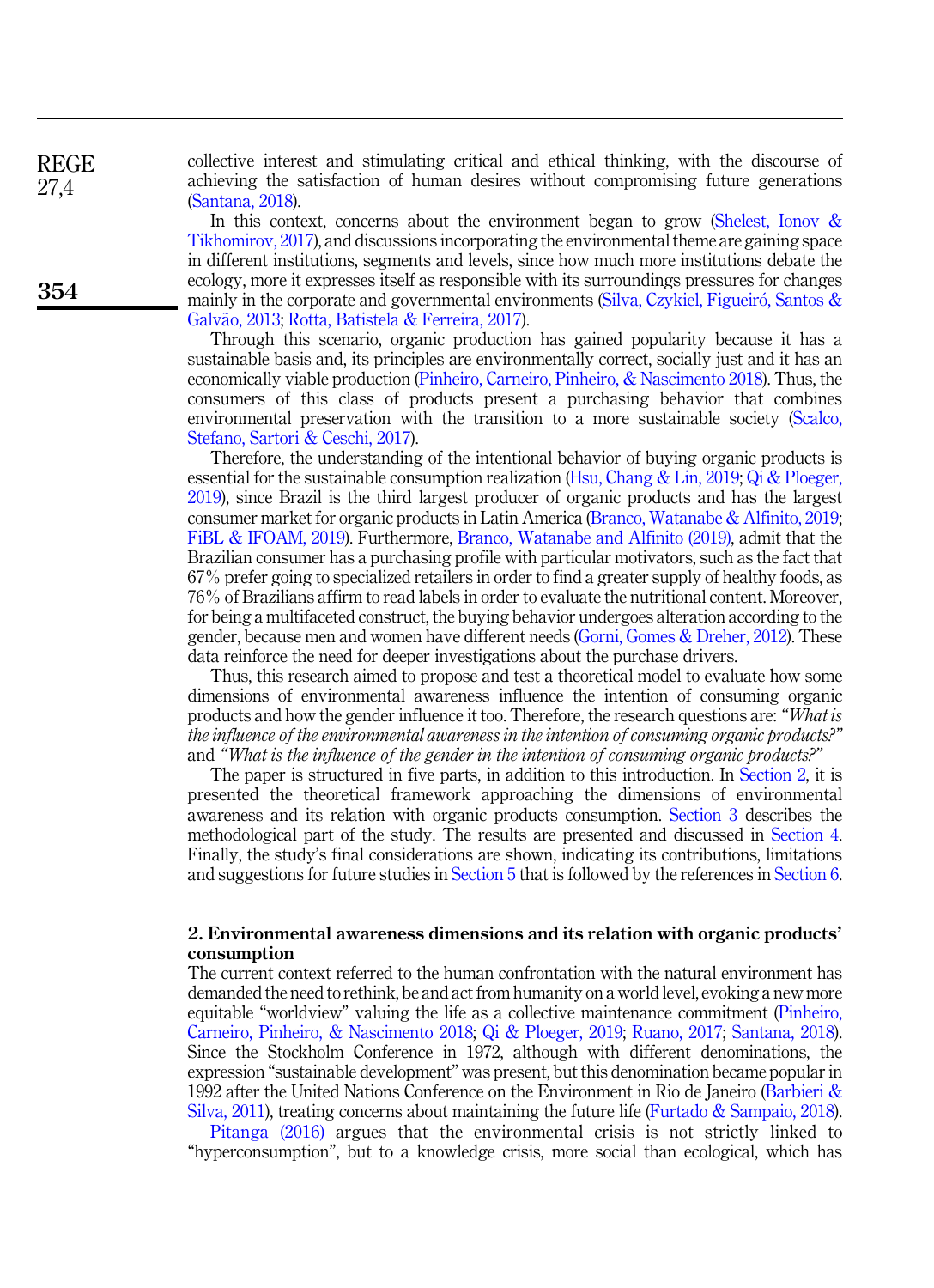brought to the fore the problems of social inequality that, in order to be reversed, requires global mobilization (Svanström, Lozano-García, & Rowe, 2008). On the other hand, Furtado & Sampaio (2018) attribute the repercussion of environmental issues to the media, a vehicle of communication that drives the purchase together with disrespectful organizational practices (Ritter, Hidalgo, & Haag, 2018).

However, it is known that consumption is a primordial activity for the human life maintenance, since it be carried out in a healthy way in service of vital needs. However, when fulfilling desires, consumption can become an impulsive and irrational act. In this context, conscious consumption proposes a reflection on the consumer lifestyle (Capucho, Baccaro, & Raminelli, 2018).

Sustainable development aims to change the behavior and habits of citizens in relation to consumption and production activities and is based on the three main pillars of sustainability: economic, environmental and social (Santana, 2018). However, such development takes different interpretations according to the perspective as analyzed and, therefore, contemplates respect for diversity, since each individual has its subjective form of interpreting sustainability according to its values (Dubey, Gunasekaran & Deshpande, 2017, Lopez-Cabrales & Valle-Cabrera, 2019).

In the middle of the return in relation to environmental, economic and social crises, the progress of environmentally friendly innovations was boosted (Capucho, Baccaro & Raminelli, 2018; Niu, Jiang & Li, 2010), making common concerns about sustainable development, which has manifested itself in several product segments, including the increased consumption of organic. Particularly in relation to food cultivation, until the middle of the last century agricultural practices was heavily dependent on the chemical industry (Duran & Wives, 2018). However, in order to achieve the proposal for more sustainable food production, organic farming began to expand (Campos, Hidalgo, Kist, Pedroso & Dalmoro, 2018; Kim, 2019; Scalco, Stefano, Sartori & Ceschi, 2017), by strengthening the affective ties between human and environment, as a way of initiation and deeper environmental awareness.

Organic production has ideological foundations in seeking to contribute to the society improvement beyond cooperation with the environment. Thus, organic producers are protagonists in the sustainable development dissemination (Campos, Hidalgo, Kist, Pedroso & Dalmoro, 2018; Pinheiro, Carneiro, Pinheiro & Nascimento 2018) and they are, also, contributing to the innovation in the sustainable food sector with crop systems specially directed to social, as well as, environmental nutritional responsibility (Scalvedi & Saba, 2018). On the other hand, in the systematic literary review of Campos, Hidalgo, Kist, Pedroso and Dalmoro (2018), it is revealed that, in addition to environmental awareness, there is a need for an entrepreneurial attitude of organic producers.

Consumers of organic foods, therefore, have an ideology behind the purchase of this products class and they like to have the privilege of belonging to the class of conscious consumers (Kim, 2019), forming a questioner consumer profile of urban life, who is concerned about the recurrent unsustainable way of life (Pinheiro, Carneiro, Pinheiro & Nascimento 2018).

The search for well-being – health, perception of quality, taste and high number of nutrients (Branco, Watanabe & Alfinito, 2019; Curvelo, Watanabe & Alfinito, 2019; Demirtas, 2018; Kim, 2019) – is among the organic products consumption motivators (Furtado & Sampaio, 2018), because the conscious consumers is aware of the product benefits for themselves and for the environment. Consequently, the consumer is concerned about his physical and mental health. In consumers concerned about the aesthetic benefits, the search for sustainable products must meet the expectations that touch on perceived values, in which the sustainable cosmetics sale gains market expansion (Furtado & Sampaio, 2018).

Environmental awareness and organic products

355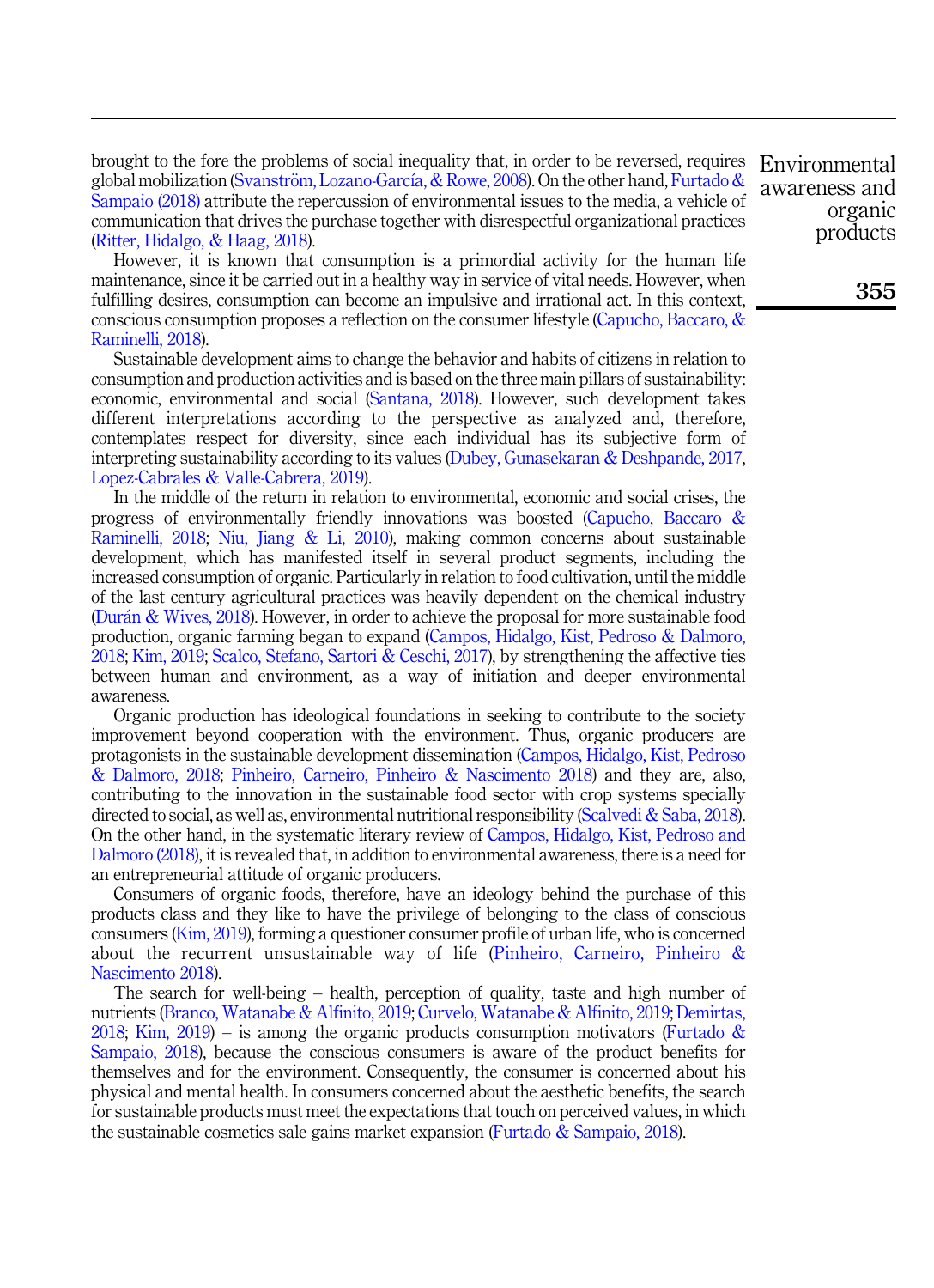REGE 27,4

356

The study by Hsu, Chang and Lin (2019) draws attention to the significant health concern influence for healthy products consumption. With this, the offer of security for the consumer should be a priority in the business strategies formulation that should seek for a balance between economic profit and generation of value for the environment. Like this, the organics consumption, whether consciously or not, is positive for the environment and has significantly transformed the processes of food choice because it represents a food ideology that corroborates with a set of values (Pinheiro, Carneiro, Pinheiro & Nascimento, 2018).

However, the organic consumption dissemination is tortuous and has several obstacles that make the research on consumer behavior reflect, onlyin the theoretical scope, expectations that match a conscious profile (Tambosi, Mondini, Borges & Hein, 2015). In the literary review of Campos, Hidalgo, Kist, Pedroso and Dalmoro (2018), the cultivation technical difficulty, the production management lack and the public incentives absence are the entry barriers features in the organic foods' cultivation. The next obstacle, suggested by Hsu, Chang and Lin (2019), is that because of the nutritional difference between organic and conventional food not be scientifically proven, conventional products with a high-perceived environmental degree value, go beyond the sale of green products because they are more affordable.

In addition, Branco, Watanabe and Alfinito (2019), confer credibility attributes, which are not perceived by the consumer unless he is informed, the difficulty of consumer confidence in the producer, which is also affected by the urbanization that physically distances consumers from producers (Branco, Watanabe  $\&$  Alfinito, 2019). In the middle of this context, there is a need for organic certification that requires time and money (Ritter, Hidalgo & Haag, 2018).

Moreover, the lack of information about the benefits of organic products supports an anticonsumption barrier, since, according to Demirtas (2018) and Branco, Watanabe and Alfinito (2019),consumershavesimplisticand restrictedknowledgewhichinvolvesonly theexemptionof pesticides instead of the positive consequences for health and nature. Thus, when seeking shortterm benefits, several consumers prefer to substitute a healthy diet for faster drugs effects (Branco, Watanabe & Alfinito, 2019; Dałic, Radosavac, Knezevic & Ðervida, 2019).

As an example, Demirtas (2018) tests in his study the consumer knowledge influence about the organic in the intention to purchase these products. The results pointed out the positive importance of the interaction. Therefore, the author argues that advertising should focus on convincing the quality of these products to consumers still skeptical, thus developing the trust feeling. In addition, Demirtas (2018) defends the past experiences importance for the organic products consumption perpetuation, citing the familiarization importance with products, as if it mirrored the individual's values toward the environment.

In this way, the development of sustainability requires small primary attitudes that begin with critical reflections on consumerism oriented to the power and status possession (Carmona & Barreto, 2018). Practices of aware consumption can be expressed in several dimensions, which may even affect the realization of purchases of green products. In the domestic environment, for example, it is seen in recycling programs participation, reuse and saving in the water use, among others (Jacomossi, Morano & Barrichello, 2014), that is, individually, or within the home itself, through small changes in attitudes and habits (Santana, 2018; Shelest, Ionov & Tikhomirov, 2017).

A research carried out in 2018 by Akatu aimed at assessing consumer awareness and behavior toward conscious consumption, their perception and expectation about sustainability practices and corporate social responsibility. The research conducted a comparison with a study of 2012. Thus, results showed that there is a recent advance in relation to the consumption of products made with recycled material and organic products purchase, in addition to demonstrating that the concerns with garbage remains stable since 2012.

These concerns, in the study by Pato, Ros and Tamayo (2005), are enough for a behavior to be considered ecological, currently. In the study, carried out with Brazilian university students, only four background characterized the ecological behavior of participants: activism, saving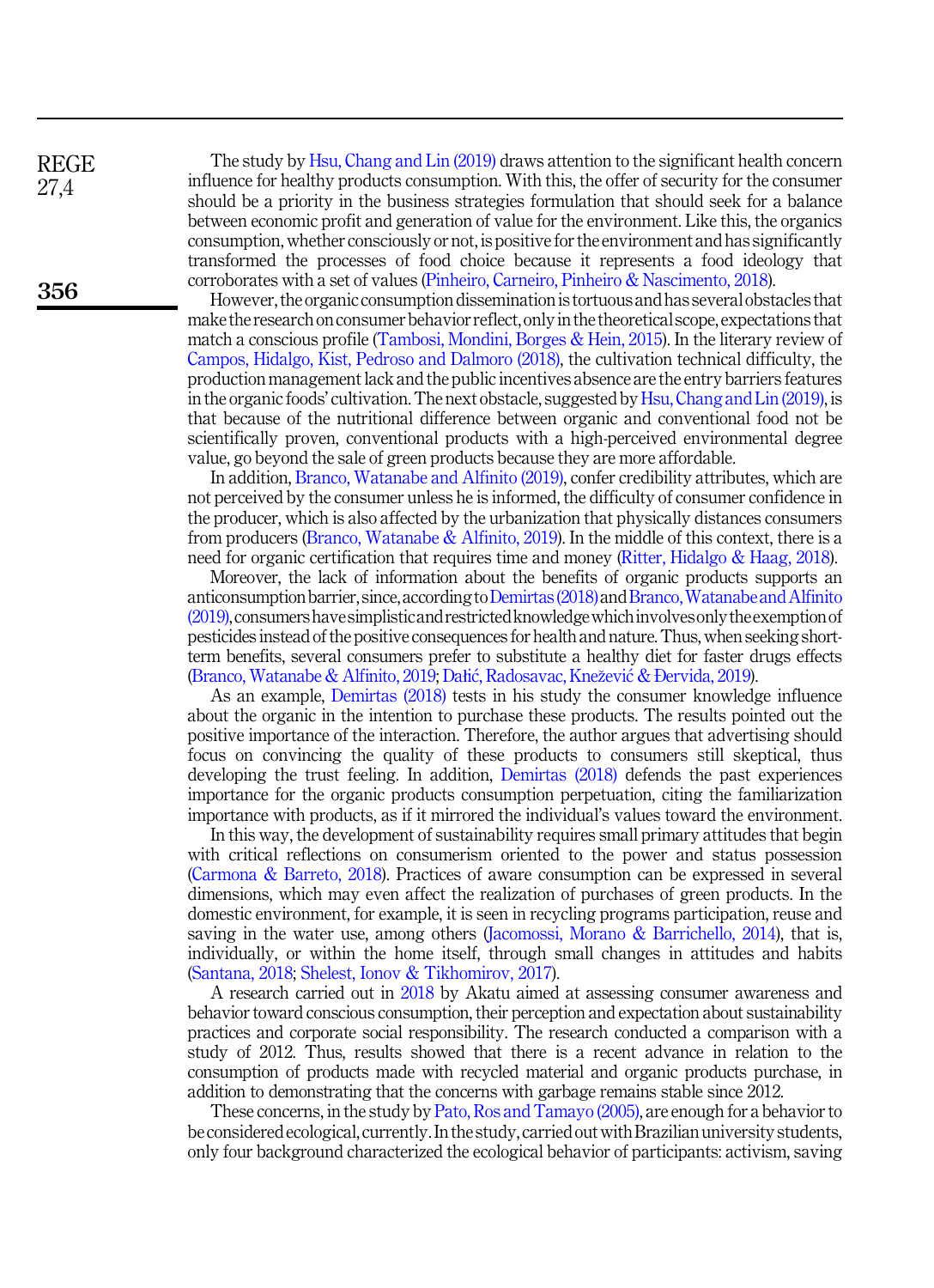water and energy, urban cleaning, and recycling (Pato, Ros & Tamayo 2005). Regarding Environmental purchase intention, Curvelo, Watanabe and Alfinito (2019) argue that this dimension is important in the area of marketing, as it has the ability to predict sales. Specifically, with organic products, purchase intent can be affected by several elements. Being thus, in the present study, it was considered the engaged consumption, the domestic environment, the mobilization and the concern with the garbage as the dimensions of the environmental conscience and, therefore, the first hypothesis is:

H1. Environmental awareness positively influences the intention to consume organic products.

For example, the study by Pinheiro, Carneiro, Pinheiro and Nascimento (2018) analyzed how the connectivity with nature and the consideration about the future consequences are related to the organic food consumption behavior. The results confirmed the positive relationship effect adding, in addition, that individuals with immediate lifestyles seek a kind of refuge in organic food.

This whole scenario involves the consumer buying behavior, a complex study field, since the people individualities make them have different desires and needs that are influenced by internal and external factors (Demirtas, 2018; Hsu, Chang & Lin 2019; Furtado & Sampaio, 2018).

In this sense, the consumption habits of young people may vary in relation to gender, since men and women have some different needs (Gorni, Gomes & Dreher, 2012). Thus, although several scientists criticize the distinction between sex, arguing that it is a mere social imposition, it has culturally rooted the compromising woman role with the household tasks execution that involves the cleaners use the elaboration of a meal with quality, mainly of mothers (Demirtas, 2018), while men show greater interest in technology and automation (Gorni, Gomes & Dreher, 2012). As consumers, Melnyk, van Osselaer and Bijmolt (2009) argue that the female sex has an individual and more loyal focus, that is, women, usually, retain their service providers. On the other hand,men seek groups that resemble each otherand easily change their places of purchase.

However, the differences in needs between genders, whether biological, innate or socially constructed, can imply; considerable behavioral differences, especially regarding to environmental awareness. Brough, Wilkie, Ma, Isaac and Gal (2016) attest that there is a prevalent stereotype about the association between green behavior and femininity, that is, there is,scientifically,proofof thepotentialassociationbetweengreenand femininityinsuchaway that both men and women can judge those who engage in ecological behavior as more feminine.

Brough, Wilkie, Ma, Isaac and Gal (2016) still argues that due to the environmental destruction rates, researchers are seeking to identify a moderating effect that justifies this behavior including the gender as a variable. Thus, this context favored the second hypothesis formulation:

H2. There are differences in the relationship between environmental awareness and the intention to consume organic products in relation to gender, with a positive and more intense effect on women.

In summary, sustainable consumption does not aim to push back consumption activities, but to make them less environmentally aggressive and more socially egalitarian, based on a demand for provenance throughout the production chain of the products by consumers, which, in the sight of Furtado and Sampaio (2018), are the main stakeholders and business activities revenue generators. In this sense, corporate efforts are being directed toward a less dependence on natural resources like raw material (Furtado and Sampaio, 2018), characterizing the ecoefficiency proposal, which objectives the delivery of goods and services that contemplate human needs at competitive prices, that provide quality of life and environmental impacts reduction (De Souza Moraes et al., 2018; Lopez-Cabrales and Valle-Cabrera, 2019).

awareness and organic products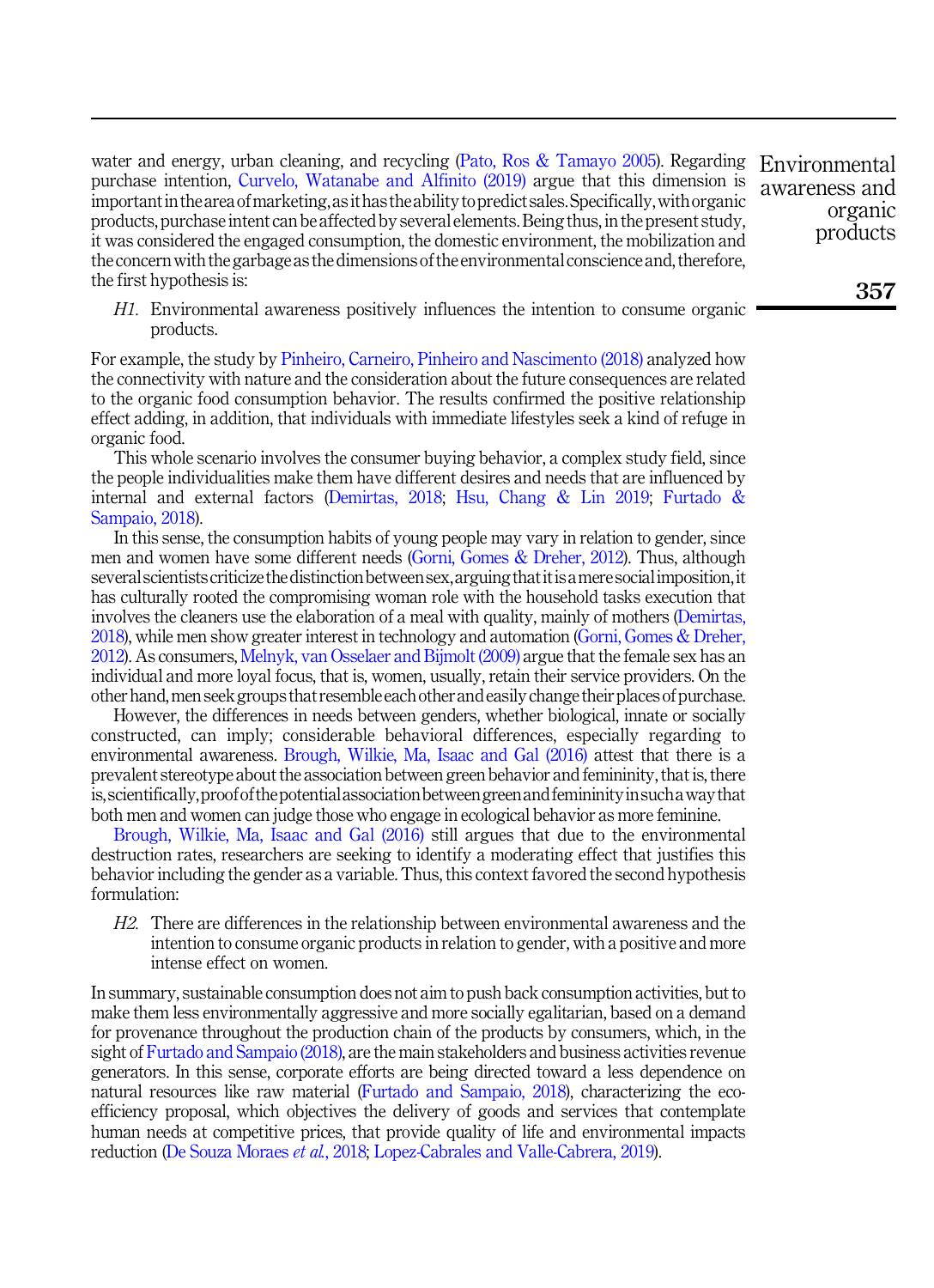However, the environmental re-education process has to change paradigms rooted in the individual.itisimportant that this reflection reaches, to be betterachieved, young peoplewho are still suffering the maturing criticality process (Capucho *et al.*, 2018; Ruano, 2017; Shelest, Ionov & Tikhomirov, 2017), once Scalvedi and Saba (2018) argue that the environmentally correct choice expansion will be achieved when the individual's cognitive system concretize the environmental variable importance in purchasing decisions. In the case of adults, the process of environmental re-education is tortuous because it depends on the family culture and the economic and social reality of the individual as a significant antecedent of their environmental awareness (Hoppe, Barcellos, Vieira & Matos, 2012; Kranjac, Vapa-Tankosic & Knezevic, 2017; Kim, 2019).

Thereby, according to Pitanga (2016) and Santana (2018), the Brazilian higher education institutions have broken paradigms regarding sustainability, creating a privileged space for reflections and for sustainable practices development that are being incorporated in the academic curriculum and, thus, the exercise of ecological awareness has been the main protagonist in the sustainable solutions that have already been implemented.

In the courses that involve the administrative area, in particular, the environmental theme incorporation proposes the need for the training of professionals capable to undertake sustainable actions in management activities, besides of transforming the student himself into a conscious, ethical and responsible consumer (Lima, Ferreira, Bezerra, Feitosa & Gomez, 2016; Salinas-Cabrera, 2016; Silva, Czykiel, Figueiró, Santos & Galvão 2013).

Hereafter, the methodological aspects used as an aid to achieve the objective of this study are presented.

#### 3. Methodological aspects

The empirical research was developed through a quantitative methodology, with the use of multivariate data analysis. According to suggestions from Hair, Hult, Ringle and Sarstedt (2017), it was opted for the use of partial least squares-structural equation modeling (PLS-SEM) in order to identify degrees of prediction and explanation of presented constructs. Also, this model presents one hierarchical latent variable, where environment awareness is a second-order construct (high order constructs – HOCs) constituted by first-order constructs (low order constructs – LOCs) (Hair, Sarstedt, Ringle & Gudergan, 2018). In this case, relations between the HOC and the LOCs do not portray dependence, but hierarchy (Becker, Klein & Wetzels, 2012; Sarstedt, Hair, Cheah, Becker & Ringle, 2019), since the HOC does not exist without the LOCs. Due to the conceptualization and operationalization of the hierarchical model, this research model is classified as a model of hierarchical latent variables of a reflexive-formative type (Chin, 1998; Becker, Klein & Wetzels, 2012; Sarstedt, Hair, Cheah, Becker & Ringle, 2019). The LOCs constructs are reflexive, while the HOC construct is formative and it mediates completely the influence of the LOCs in the intention of consuming organic products construct.

Model's parameters were estimated by the two stages approach (Becker, Klein & Wetzels, 2012; Hair, Sarstedt, Ringle & Gudergan, 2018; Sarstedt, Hair, Cheah, Becker & Ringle, 2019). In the first stage (Figure 1a), the latent variable scores of LOCs were obtained in a model that did not consider the HOC. In the second stage Figure 1b), the latent variable scores obtained in the first stage were used as indicators for the HOC construct. The two stages approach has the advantage of estimating a more parsimonious model, since there is no need to represent LOCs (Hair, Sarstedt, Ringle & Gudergan, 2018; Sarstedt, Hair, Cheah, Becker & Ringle, 2019), besides being more adequate when the researcher's interest lies only on the relationships stating in the HOC (Becker, Klein & Wetzels, 2012; Sarstedt, Hair, Cheah, Becker & Ringle, 2019), which is the case of this model. Figure 1 presents the research model, showing the two stages. Visual representation facilitates understanding of the theoretical model proposed (Whetten, 1989).

REGE 27,4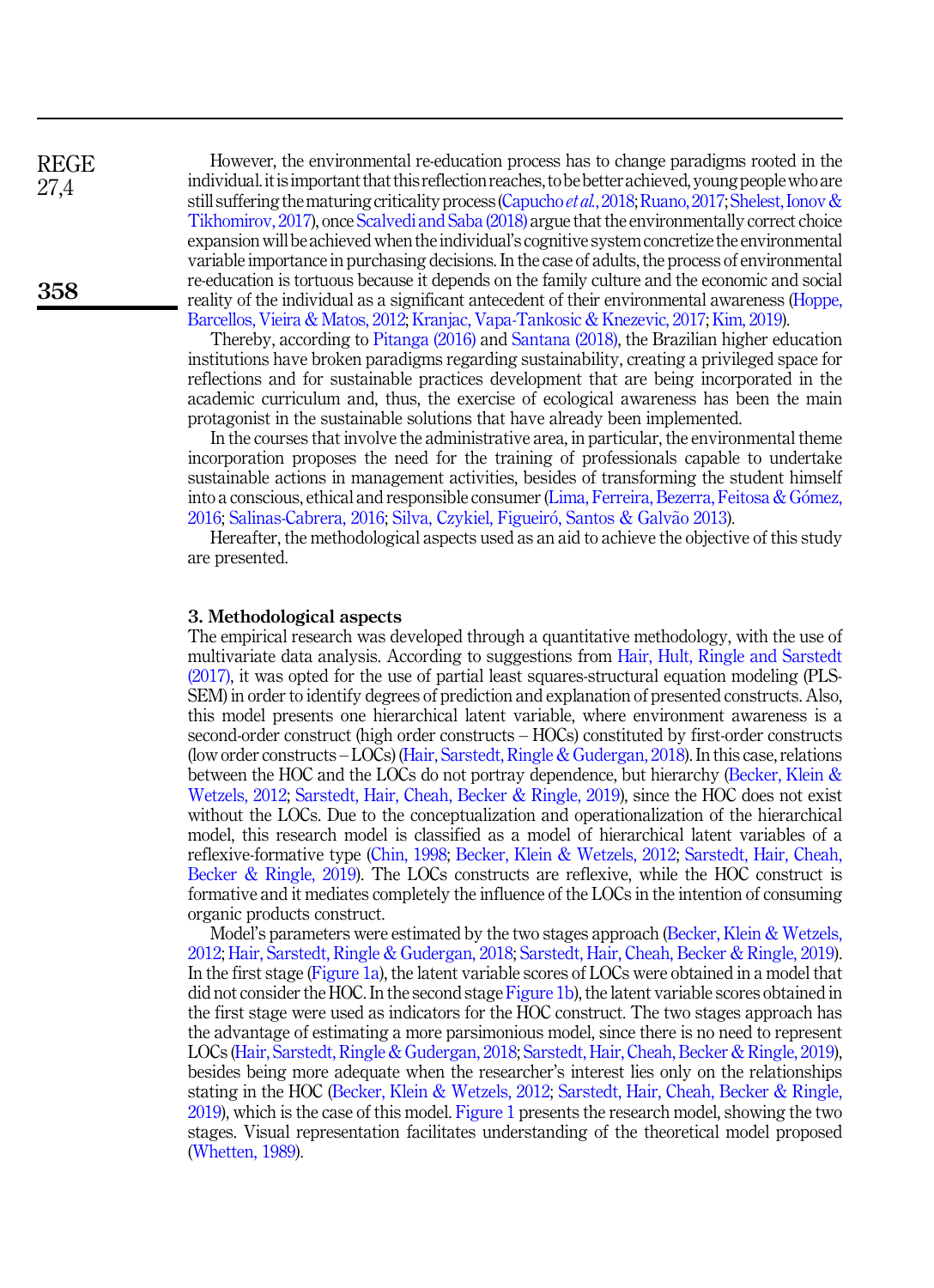

The research was conducted in a nonprobabilistic way and with a convenience sample, through personal interview with 213 university students. To evaluate the sample size and statistical power of the analysis, an evaluation with the G\*Power 3.1 software (Faul, Erdfelder, Buchner, & Lang, 2009) was conducted and based on the recommendations by Chin and Newsted (1999), Cohen (1988), and Hair, Hult, Ringle and Sarstedt (2017). Considering four predictors, a significance level of 5%, a statistical power of 0.8, and an average effect size ( $t^2=0.15$ , which is equivalent to  $r^2 = 13\%$ , the minimum size of the sample required is 77. As the final sample used comprised 213 people, it is suitable for estimation by partial least squares path modeling (PLS-PM). The analyses a posteriori (post hoc) for the sample obtained indicate that: (1) any  $\tilde{r}$ higher than 5.42% would be detected as significant, keeping the power of 0.8 and the significance level of 5% and (2) to the average effect size the power is of 0.998, which is well above the value 0.8, recommended by Chin and Newsted (1999).

The Software SmartPLS 3.0 M3 (Ringle, Wende, & Becker, 2015) was used to calculate and validate the statistical tests, developed using the technique of structural equation by multivariate analysis.

Next section presents the results description and the analysis.

#### 4. Results description and analysis

The measurement instrument was adapted from Gonçalves-Dias, Teodosio, Carvalho and Silva (2009). In the original study, the authors used five dimensions to determine the environmental awareness level: engaged consumption, concern about garbage, boycott via consumption, mobilization and domestic environment. All dimensions were used in our research, with the exception of boycott via consumption. The intention of consuming organic products dimension was developed by the authors based on the literature review and it was validated by experts.

A first step in the empirical analysis involves the evaluation of measures included in the conceptual model. Confirmatory factor analysis (CFA) was used to evaluate the psychometric properties of constructs, with SmartPLS 3 software (Ringle, Wende & Becker, 2015). All measures were tested in the same model and were restricted to load on their respective factor (Brady & Cronin, 2001). CFA results and descriptive statistics are presented in Table 1.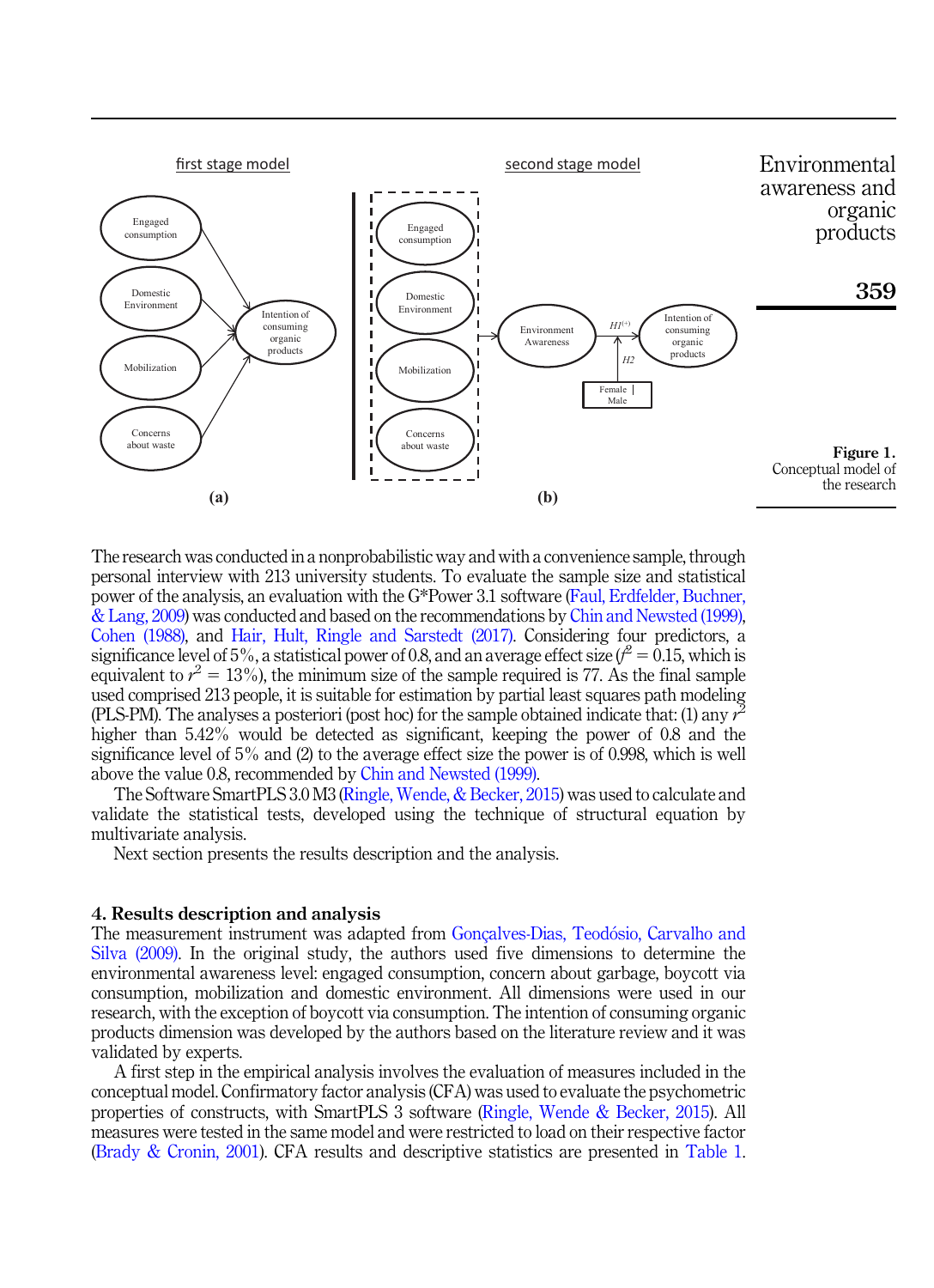REGE 27,4

360

The construct concern with waste had no indicator eliminated, while the other constructs had at least one indicator reduced.

The next step in the empirical exercise concerns the analysis of the conceptual model. The framework presents one second-order indicator and one reflective indicator. Thus, the model was tested by the structural equation modeling (SEM) technique, since traditional SEM techniques are adequate to test hierarchical models (Brady & Cronin, 2001).

Theinternal consistency, composite reliability, convergent validity and discriminant validity of the reflective construct (intention of consuming organic products) were evaluated with SmartPLS 3 software (Ringle, Wende & Becker, 2015). Internal consistency was assessed by Cronbach'salphaandvaluesbetween0.70and0.90areconsideredsatisfactory forstudiesinmore advanced stages (Fornell and Larcker, 1981; Hair, Hult, Ringle & Sarstedt, 2017; Nunally & Bernstein, 1994). The composite reliability assesses whether the indicators associated with each construct actually represent them  $\beta$ agozzi & Yi, 1988). The composite reliability values should be at least 0.70 to indicate that the items are sufficient to represent their respective constructs (Hair, Hult, Ringle & Sarstedt, 2017). The average variance extracted (AVE) is one of the criteria for testing the convergent validity of a construct (Fornell & Larcker, 1981). AVE values higher than 0.50 are acceptable to indicate that a large amount of the mean variance of the indicators is captured by each factor and not by themeasurement error (Hair, Ringle& Sarstedt, 2011). All the mentioned values are within the ones established by the authors (Table 2).

The convergent validity, collinearity, statistical significance and relevance of the formative construct (environment awareness) were also evaluated with SmartPLS 3 software (Ringle, Wende & Becker, 2015). This analysis is already part of the second stage. The convergent validity was estimated from the valueof the formativeconstruct's path coefficient. Path coefficient values greater than 0.8 provide support for the convergent validity of the formative construct (Hair, Hult, Ringle & Sarstedt, 2017). The value of the second-order level construct path coefficient, environment awareness, was 0.853, supporting the convergent validity of the construct. The value of the variance inflated factor (VIF) was used to assess the collinearity of the construct. If  $0.2 <$  VIF  $<$  5 the collinearity of the construct is adequate (Hair, Hult, Ringle & Sarstedt, 2017). The VIF values for all first-order level constructs were within the acceptable range.

To evaluate the statistical significance of the entrepreneurship supportive university environment construct, the bootstrapping technique was used. Initially, the relative importance (outer weight coefficient) of each item was analyzed. When the relative importance is significant, there is empirical support for keeping the indicator in the model (Hair, Hult, Ringle & Sarstedt, 2017). Following the recommendations of Hair, Hult, Ringle and Sarstedt (2017), all items were retained in the model.

The structural model was evaluated to provide consistent evidence that the environment awareness is positively related to intention of consuming organic products. The criteria used to evaluate the structural model were: collinearity, significant factor loadings, structural coefficients and coefficient of determination of the model  $(r^2)$ .

To evaluate collinearity, the values of the VIF for each subpart of the structural model were analyzed. All values are within the range established by Hair, Hult, Ringle and Sarstedt (2017), being below 5. The values of the significant factor loadings and the structural coefficients were obtained by the bootstrapping technique. For this, Student's t-statistical analyzes the hypothesis that the significance of path coefficients is equal to zero. Values of T-value higher than 1.96, at a significance level equal to 5%, reject the hypothesis and indicate that the path coefficients are significant (Efron & Tibshirani, 1998; Hair, Hult, Ringle & Sarstedt, 2017). Table 3 presents the T-values for the relationship in the model.

Results indicate that the relationship between environment awareness and intention of consuming organic products is significant, supporting Hypothesis 1. This result confirms the proposal of Pinheiro, Carneiro, Pinheiro and Nascimento (2018), in which the authors argue that the affective attachment of the individual to nature, whether through small attitudes in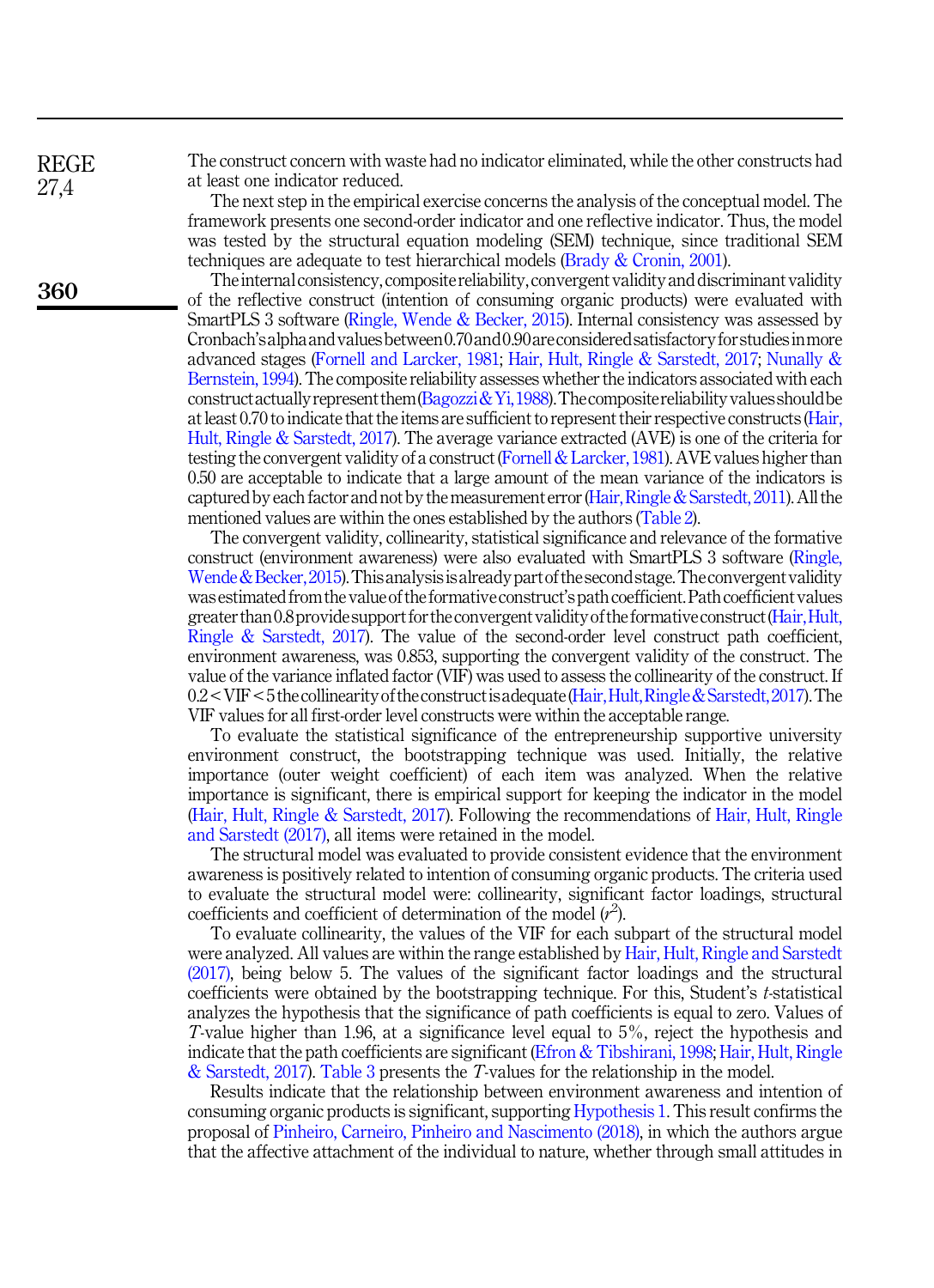| Questions                                                                                                                                                       | Standardized path<br>loading | Critical<br>ratio | Р-<br>value | Mean  | Standard<br>deviation | Environmental<br>awareness and |
|-----------------------------------------------------------------------------------------------------------------------------------------------------------------|------------------------------|-------------------|-------------|-------|-----------------------|--------------------------------|
| Domestic environment <sup>a</sup>                                                                                                                               |                              |                   |             |       |                       | organic                        |
| (DE1) I avoid taking time to shower                                                                                                                             | 0.672                        | 10.91             | 0.000       | 0.669 | 0.062                 | products                       |
| (DE2) I avoid having the refrigerator open for                                                                                                                  | 0.766                        | 15.876            | 0.000       | 0.765 | 0.048                 |                                |
| long                                                                                                                                                            |                              |                   |             |       |                       |                                |
| (DE3) I avoid letting the lights on in<br>environments that are not used when I'm at                                                                            | 0.711                        | 10.644            | 0.000       | 0.703 | 0.067                 | 361                            |
| home                                                                                                                                                            |                              |                   |             |       |                       |                                |
| (DE4) I avoid leaving the tap open while I                                                                                                                      | 0.755                        | 12.148            | 0.000       | 0.752 | 0.062                 |                                |
| brush my teeth                                                                                                                                                  |                              |                   |             |       |                       |                                |
| Engaged consumption <sup>a</sup>                                                                                                                                |                              |                   |             |       |                       |                                |
| (EC1) I have paid more for environmentally                                                                                                                      | 0.682                        | 15.711            | 0.000       | 0.681 | 0.043                 |                                |
| correct products                                                                                                                                                |                              |                   |             |       |                       |                                |
| (EC2) I try to buy products made from                                                                                                                           | 0.697                        | 14.615            | 0.000       | 0.698 | 0.048                 |                                |
| recycled material                                                                                                                                               |                              |                   |             |       |                       |                                |
| (EC3) I avoid using a product manufactured                                                                                                                      | 0.778                        | 23.647            | 0.000       | 0.776 | 0.033                 |                                |
| by a company that pollutes the environment                                                                                                                      |                              |                   |             |       |                       |                                |
| (EC4) I don't buy products from a company                                                                                                                       | 0.612                        | 11.532            | 0.000       | 0.608 | 0.053                 |                                |
| when I know it pollutes the environment<br>(EC5) I have already convinced others not to                                                                         | 0.783                        | 31.493            | 0.000       | 0.783 | 0.025                 |                                |
| buy products that harm the environment                                                                                                                          |                              |                   |             |       |                       |                                |
| (EC6) Concerns about the environment                                                                                                                            | 0.861                        | 44.752            | 0.000       | 0.862 | 0.019                 |                                |
| interfere with my purchase decision                                                                                                                             |                              |                   |             |       |                       |                                |
| (EC7) I read the label carefully before deciding                                                                                                                | 0.584                        | 10.435            | 0.000       | 0.582 | 0.056                 |                                |
| to buy                                                                                                                                                          |                              |                   |             |       |                       |                                |
| (EC8) I try to reduce my consumption of                                                                                                                         | 0.651                        | 13.78             | 0.000       | 0.65  | 0.047                 |                                |
| scarce natural resources                                                                                                                                        |                              |                   |             |       |                       |                                |
| $M$ obilization <sup>a</sup>                                                                                                                                    |                              |                   |             |       |                       |                                |
| (MB1) I talk about the importance of the                                                                                                                        | 0.871                        | 48.173            | 0.000       | 0.872 | 0.018                 |                                |
| environment with other people                                                                                                                                   |                              |                   |             |       |                       |                                |
| (MB2) I mobilize people for the conservation of                                                                                                                 | 0.878                        | 43.86             | 0.000       | 0.878 | 0.020                 |                                |
| scarce natural resources<br>(MB3) I have already denounced actions that                                                                                         | 0.643                        | 12.31             | 0.000       | 0.642 | 0.052                 |                                |
| were harmful to the environment                                                                                                                                 |                              |                   |             |       |                       |                                |
| (MB4) I catch the attention of people throwing                                                                                                                  | 0.578                        | 7.671             | 0.000       | 0.576 | 0.075                 |                                |
| paper on the floor                                                                                                                                              |                              |                   |             |       |                       |                                |
|                                                                                                                                                                 |                              |                   |             |       |                       |                                |
| Concerns about waste <sup>a</sup>                                                                                                                               |                              |                   | 0.000       | 0.861 |                       |                                |
| (CW1) When there is no bin near by, I keep the<br>paper I do not want in my pocket anymore                                                                      | 0.868                        | 18.498            |             |       | 0.047                 |                                |
| (CW2) I avoid throwing paper on the floor                                                                                                                       | 0.907                        | 25.851            | 0.000       | 0.901 | 0.035                 |                                |
| (CW3) I help keep the streets clean                                                                                                                             | 0.567                        | 7.020             | 0.000       | 0.569 | 0.081                 |                                |
| (CW4) I do not play empty beer cans or soda                                                                                                                     | 0.686                        | 6.771             | 0.000       | 0.674 | 0.101                 |                                |
| on the floor                                                                                                                                                    |                              |                   |             |       |                       |                                |
| Intention of consuming organic products <sup>b</sup>                                                                                                            |                              |                   |             |       |                       |                                |
| (ICOP1) Fruits, vegetables and herbs                                                                                                                            | 0.709                        | 13.849            | 0.000       | 0.709 | 0.051                 |                                |
| (ICOP2) Tubers and grains                                                                                                                                       | 0.761                        | 17.362            | 0.000       | 0.755 | 0.044                 |                                |
| (ICOP3) Nuts and nuts                                                                                                                                           | 0.728                        | 15.928            | 0.000       | 0.725 | 0.046                 |                                |
| (ICOP4) Herbs, seasonings and teas                                                                                                                              | 0.814                        | 28.972            | 0.000       | 0.813 | 0.028                 |                                |
| (ICOP5) Cereals, salts and meal                                                                                                                                 | 0.765                        | 15.909            | 0.000       | 0.759 | 0.048                 |                                |
| (ICOP6) Oils and vinegars                                                                                                                                       | 0.668                        | 9.442             | 0.000       | 0.659 | 0.071                 |                                |
| (ICOP7) Cosmetics and personal hygiene                                                                                                                          | 0.585                        | 8.089             | 0.000       | 0.579 | 0.072                 |                                |
| Note(s): <sup>a</sup> Likert scale responses from 1 (totally disagree) to 7 (totally agree). The students responded how<br>much they agreed with the statements |                              |                   |             |       |                       | Table 1.<br>Standardized CFA   |

much they agreed with the statements b Likert scale responses from 1 (never) to 7 (oftentimes). The students responded regarding the probability of consuming the following categories of organic products

Standardized CFA path loadings and descriptive statistics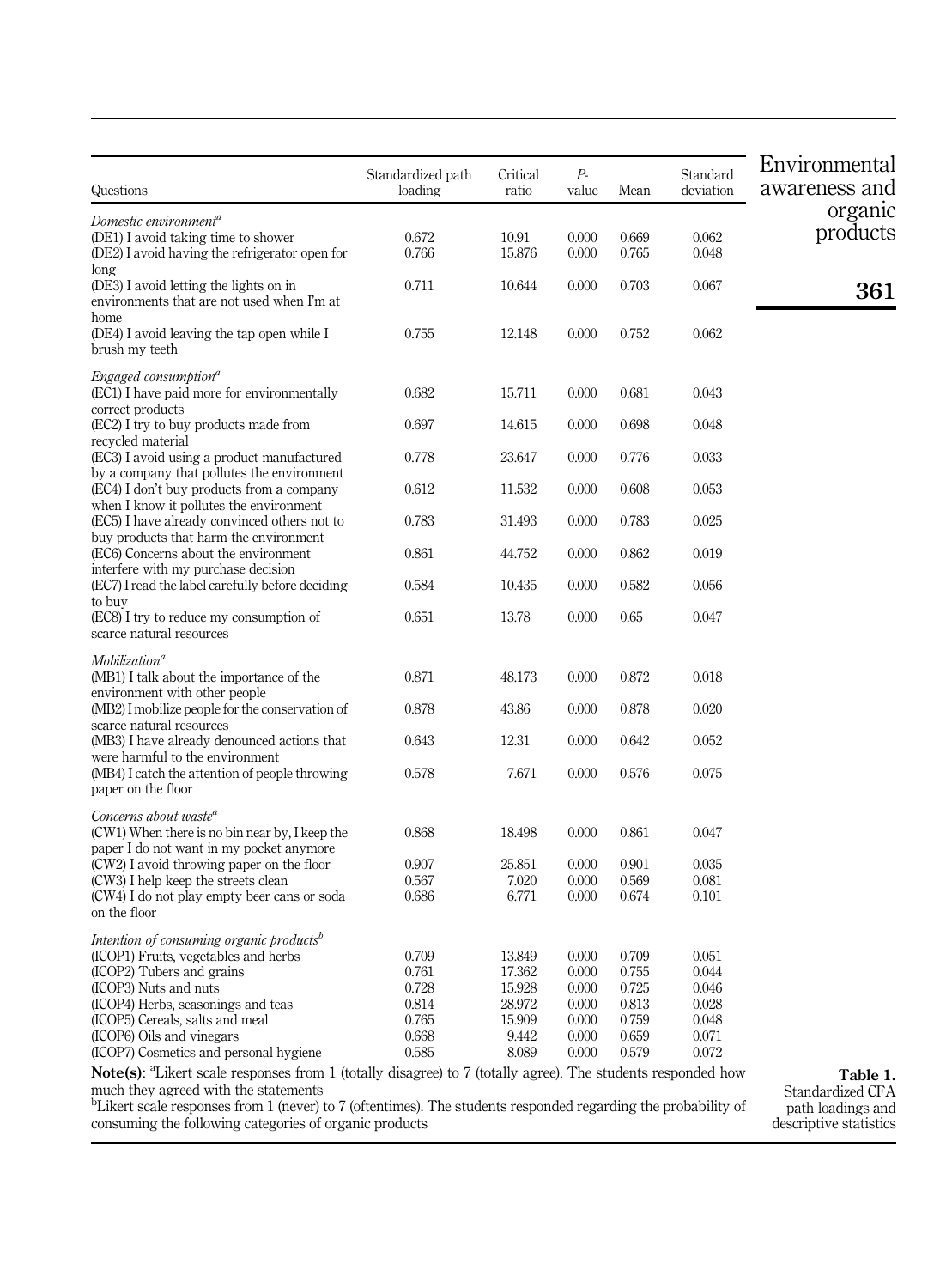the domestic environment or through manifestations in favor to the environment foment the consumption of organic products, especially in relation to food choices.

In another example, Sharma and Kelly's (2014) research aimed at discovering attitudes of perceptions about sustainability education in management students. More than half of them had no knowledge about sustainable development until they entered in higher education. The study also revealed that the students suggest an improvement in environmental debates, since some teachers only deal with subjects such as recycling, making the class repetitive. The same students had positive results regarding education for sustainability, contemplating the need to change unsustainable habits for the future maintenance. The students also pointed out the lack of practical content with real examples claiming several flaws in the subjects of education for sustainability, a fact defended in the study Sousa Filho, Coimbra, Mesquita and Luna (2015), who defend the need, first, the educator awareness.

In order to test if there are differences between the relationships according to the gender, multigroup analyzes were performed, according to the suggestions of Hair, Sarstedt, Ringle and Gudergan (2018). Table 4 presents the analysis' results of the constructs' significant relationships among groups of respondents.

According to the results (Table 4) it is possible to affirm that there are significant differences in the relationships between the constructs depending on the gender, supporting Hypothesis 2. The effect of environment awareness in intention of consuming organic products is more strongly positively in female group than in the male group.

The results obtained here are related to the study conducted by Gorni, Gomes and Dreher (2012), who quantitatively analyzed the gender difference among university students in relation to behavior, discourse and practice on sustainable consumption and, as a result, women are more concerned about this issue and, in general, the students interviewed show little personal effort toward behavior change.

Furthermore, Dałic, Radosavac, Knezevic and Ðervida (2019) conducted a study that sought to understand which sources of information are most used in searches for organic products. The results indicated that women, because they are more informed and have a greater interest in contents related to aesthetics, health and well-being, are more likely to

| Table 2.                                                                    | Construct                                                                        | Cronbach's<br>alpha |                                                 | Composite<br>reliability |            | Average variance extracted<br>(AVE) |  |
|-----------------------------------------------------------------------------|----------------------------------------------------------------------------------|---------------------|-------------------------------------------------|--------------------------|------------|-------------------------------------|--|
| Summary of the<br>evaluation of<br>measurement models                       | Intention of consuming organic<br>products                                       | 0.868               |                                                 | 0.893                    | 0.512      |                                     |  |
|                                                                             |                                                                                  |                     | Sample                                          | Standard                 | T          | $P_{-}$                             |  |
| Table 3.<br>Coefficients of the<br>structural model -<br>between constructs | Path                                                                             |                     | mean                                            | deviation                | statistics | values                              |  |
|                                                                             | Environmental awareness $\rightarrow$ Intention of<br>consuming organic products |                     | 0.413                                           | 0.051                    | 7,601      | 0.000                               |  |
|                                                                             |                                                                                  |                     |                                                 |                          |            |                                     |  |
| Table 4.<br>Analysis of<br>relationships<br>according to gender             | Path                                                                             |                     | Path coefficients - difference<br>(female–male) |                          |            | $P_{-}$<br>values                   |  |
|                                                                             | Environmental awareness $\rightarrow$ Intention of consuming<br>organic products |                     |                                                 | 0.176                    |            | 0.050                               |  |
|                                                                             |                                                                                  |                     |                                                 |                          |            |                                     |  |

362

REGE 27,4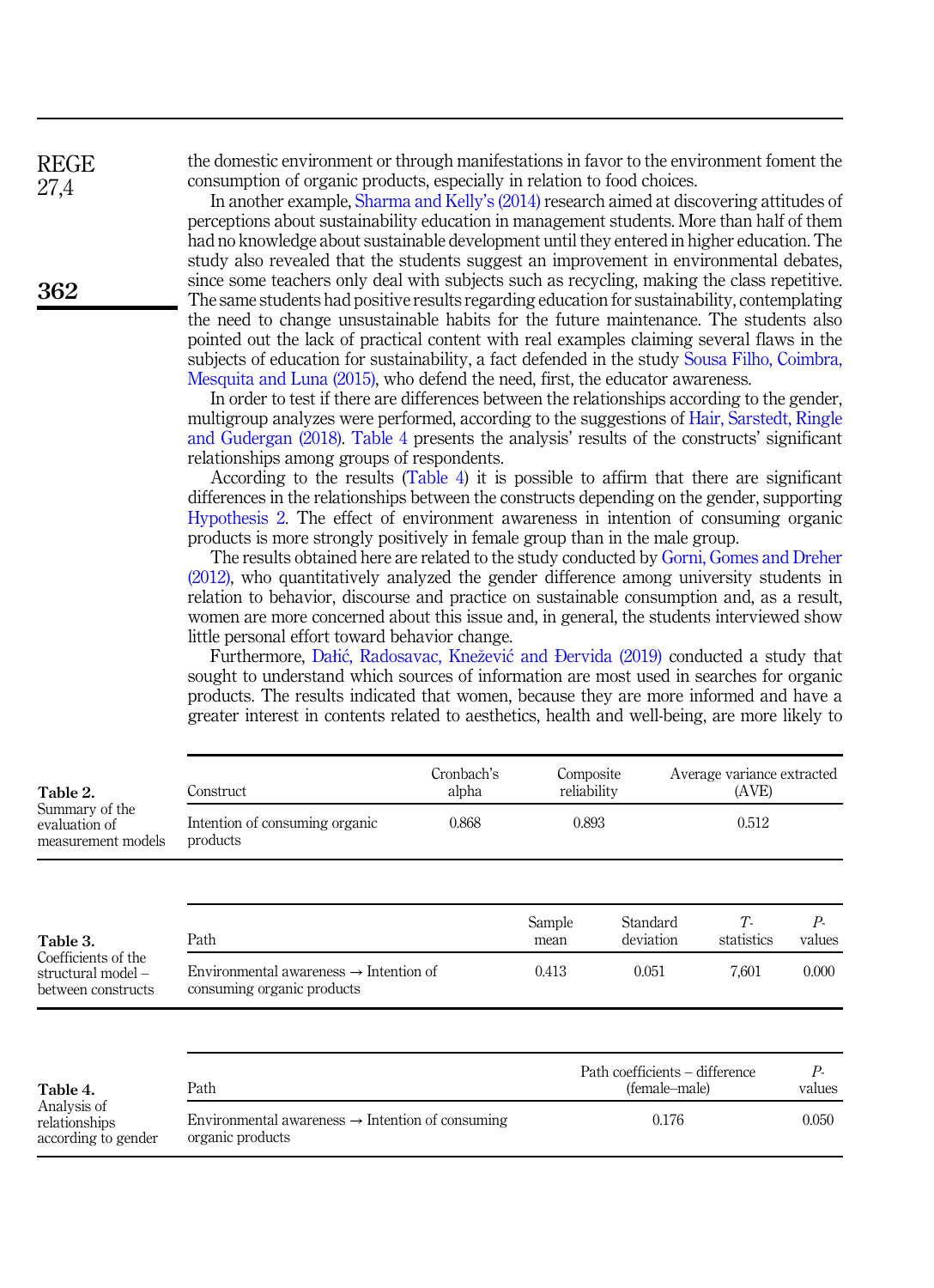consume organic products. Moreover, the authors found that the average age of these women Environmental is under 30 years of age, that is, they live in a context of greater environmental awareness, especially in social media. Rahnama (2017) also assessed the propensity of women to consume a particular organic food. The author found that they are more detailed at the time of consumption and are more attentive to issues related to functional, social, emotional, conditional, epistemic, environmental and health value. Also, women pay more attention in taste, price and quality from in their purchases.

This research, therefore, elucidates that environmental awareness does not lead to the intention of consuming organic products, especially among male consumers, whose possible explanation is based on the theory of Brough, Wilkie, Ma, Isaac and Gal (2016), who claim that there is a gap relating gender and environmental behavior, due to the male need to maintain their gender identity, that is, the cognitive association between green behavior and femininity, prevents men from adopting ecological behavior for losing their manhood fear.

To evaluate the coefficient of determination  $(r^2)$ , the analysis was based on the studies of Cohen (1988) and Faul, Erdfelder, Lang and Buchner (2007), which determine that  $f^2$  values equal to 0.02, 0.15 and 0.35 are considered as small, medium and large effects, respectively. These values of  $r^2$  represent values of  $r^2$  equal to 2%, 13% and 25%, respectively. According to the analyses, the intention of consuming organic products construct presented an  $r^2$  of 0.149, considered medium.

The complete model resulting from the empirical approach is presented in Figure 2.

The synthesis of the study hypothesis tests is presented in Table 5.

The final remarks are presented hereafter.

## 5. Final remarks

The next and final section addresses the final considerations of this study, which confirmed the relation between the environmental awareness dimensions influence and the intention to



Figure 2. **Complete** empirical model

awareness and organic products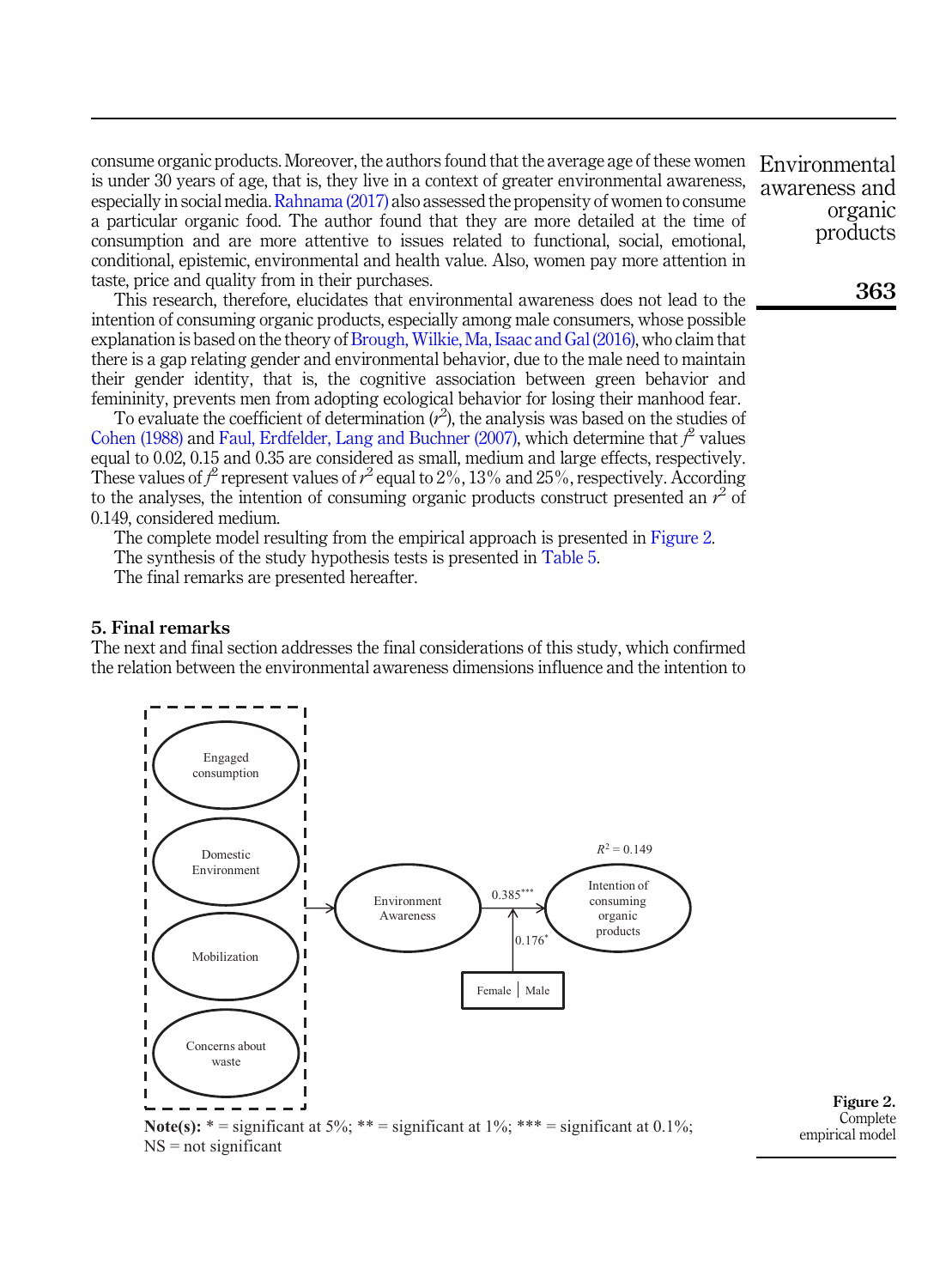REGE 27,4

364

buy organic products that is also influenced according to the consumers' gender. In this case, it was verified, from the validation of a theoretical model, that there is a more positive effect and intensity in the organics' purchase by women.

Similar to the search results from Dałic, Radosavac, Knezevic and Ðervida (2019), Gorni, Gomes and Dreher (2012) and Rahnama (2017), women are more likely to consume organic products. This finding supports the theory from Dałic, Radosavac, Knezevic and Ðervida (2019), who argue that the greater dissemination of the organic products consumption culture depends on the consumer's knowledge about these products. In other words, and in an attempt to make a managerial contribution, the research identified men as a public less engaged in the organic products consumption. In this way, marketing efforts could be directed to this class, in an attempt to expand this market, through male education about the benefits of consuming organic products disassociating the concept of green and femininity. Furthermore, although the sample was constituted of students, the fact that women, especially to those who are mothers and concerned about their family's health, are more engaged consumers, also reinforces the need about targeting efforts marketing in this category, too.

According to Hair, Sarstedt, Ringle and Gudergan (2018) suggestions, the PLS-SEM technique was used to identify degrees of prediction and explanation of the presented constructs, since this statistical technique allows the simultaneous analysis of a large number of relationships in a conceptual model. Thus, the model proposed here is composed of a hierarchical latent variable, in which environmental awareness is a second-order construct made up of first-order constructs. In this case, relationships between second- and first-order constructs do not depict dependency but hierarchy, since second-order constructs do not exist without first-order formative constructs (Sarstedt, Hair, Cheah, Becker & Ringle, 2019).

As mentioned, the research was conducted with young graduates in Management. Thus, it is worth noting that although the students are from the same course and university, as there are many elective subjects, it is possible that their perception of environmental awareness in the classroomis different. Inaddition, today's young peopleare protagonists of the consumerist era and, therefore, there are not many references about their vision facing sustainability.

Based on the theoretical framework, it was possible to identify that, despite environmental awareness being in its initial stage and having different opinions and forms of interpretation, sustainable education is the only way to base a sustainable future, being promising for the change of feelings, senses and values (Pitanga, 2016).

Although theinnumerable researches that use the relationship between human and nature as a study object, there is still a gap between the debate and the environmental awareness, which must be integrated in moments of consumption (Dalmoro, 2018). In this sense, the present study collaborates theoretically with a deeper understanding about the dynamics between the factors that can guide the choice for organic products, besides providing a greater theoretical and empirical support for futures the research studiesin thearea.Therefore, the results obtained here identify the factors that motivate the intention to consume organic products in the Brazilian context and can serve as a contribution to the managerial strategies formulation in order to increase the value perceived by the customer in relation to the consumption of these products.

Despite the zeal and methodological rigor in its elaboration, this research has limitations, as the nonprobabilistic nature in addition to the use of the convenience sample, made up of

|                                                             | <b>Hypothesis</b> | Description                                                                                                                          | Result    |
|-------------------------------------------------------------|-------------------|--------------------------------------------------------------------------------------------------------------------------------------|-----------|
| Table 5.<br>Synthesis of the<br>study's<br>hypothesis tests | Η1                | Environmental awareness positively influences the intention on buying organic<br>products                                            | Confirmed |
|                                                             | H2                | There are differences in the relationship between environment awareness and<br>intention on buying organic products regarding gender | Confirmed |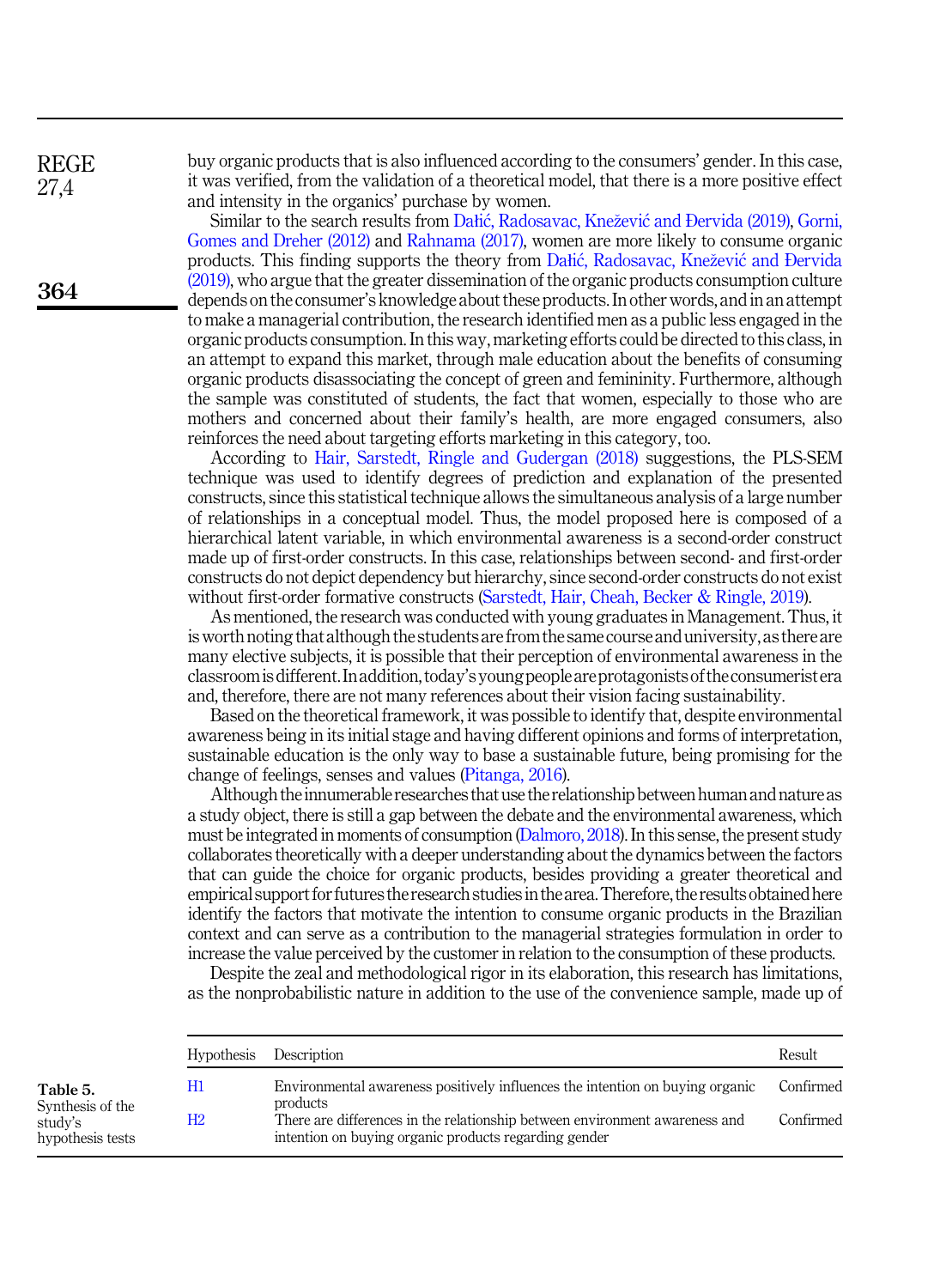students, factors that do not allow the generalization of the results. Moreover, the dimensions of environmental awareness proposed here do not include all of the motivators about the organic consumption. Therefore, it is suggested to apply the measurement instrument used in this study in other cultural contexts, even in different Brazilian locations, including other dimensions, in order to compare the differences between the influences on the conventional and organic products purchase.

Environmental awareness and organic products

#### References

- Akatu (2018). Pesquisa Akatu 2018 traça panorama do consumo consciente no Brasil. 2018. Disponıvel em: [https://www.akatu.org.br/releases/pesquisa-akatu-2018-traca-panorama-do-consumo](%20https://www.akatu.org.br/releases/pesquisa-akatu-2018-traca-panorama-do-consumo-consciente-no-brasil/)[consciente-no-brasil/](%20https://www.akatu.org.br/releases/pesquisa-akatu-2018-traca-panorama-do-consumo-consciente-no-brasil/).
- Bagozzi, R.P., & Yi, Y. (1988). On the evaluation of structural equation models. Journal of the Academy of Marketing Science, 16, 74–94.
- Barbieri, J.C., & Silva, D. (2011). Desenvolvimento sustentável e educação ambiental: uma trajetória comum com muitos desafios. Revista de Administração da Mackenzie (RAM), São Paulo, 12(3), 51–82.
- Becker, J.-M., Klein, K., & Wetzels, M. (2012). Hierarchical latent variable models in PLS-SEM: guidelines for using reflective-formative type models. Long Range Planning, 45, 359–394.
- Brady, M.K., & Cronin, J.J. (2001). Some new thoughts on conceptualizing perceived service quality: a hierarchical approach. *Journal of Marketing*, 65(3), 34–49.
- Branco, T.V.C., Watanabe, E.A.M., & Alfinito, S. (2019). Consciência saudável e confianca do consumidor: um estudo sobre a aplicação da teoria do comportamento planejado na compra de alimentos org^anicos. Revista de Gest~ao Social e Ambiental (RGSA), 13(1), 2–20.
- Brough, A.R., Wilkie, J.E.B., Ma, J., Isaac, M.S., & Gal, D. (2016). Is Eco-Friendly unmanly? The green-Feminine stereotype and its Effect on sustainable consumption. *Journal of Consumer Research*, 43(4), 567–582. [s.l.], Oxford University Press (OUP).
- Campos, A.C., Hidalgo, G., Kist, J.I., Pedroso, J.P., & Dalmoro, M. (2018). Empreendedorismo institucional em prol da sustentabilidade: a dimensão escondida nos estudos acerca da produção de alimentos orgânicos. Curitiba: EnANPAD 2018.
- Capucho, P.H.P., Baccaro, T.A., & Raminelli, J.A. (2018). Consumo consciente em futuros gestores: Um estudo comparativo em uma instituição de ensino superior em londrina. XXI SemeAd, São Paulo.
- Carmona, L.J.M., & Barreto, A. G.P. (2018). Fatores indutores do comportamento de consumo sustentável. Curitiba: EnANPAD 2018, 1-17.
- Chin, W.W. (1998). The partial least squares approach to structural equation modeling. In G.A. Marcoulides (Ed.), *Modern Methods for Business Research*, Mahwah, NJ: Lawrence Erlbaum, 295–358.
- Chin, W.W., & Newsted, P.R. (1999). Structural equation modeling analysis with small samples using partial least squares. In R.H. Hoyle (Ed.). Statistical strategies for small sample research. Thousand Oaks, CA: Sage Publications, 307–41.
- Cohen, J. (1988). Statistical power analysis for the behavioral sciences. 2a ed., Hillsdale, NJ: Erlbaum.
- Curvelo, I.C.G., Watanabe, E.A.M., & Alfinito, S. (2019). Purchase intention of organic food under the influence of attributes, consumer trust and perceived value. Revista de Gestão, 26(3), 198–211. Emerald, doi: [10.1108/rege-01-2018-0010.](https://doi.org/10.1108/rege-01-2018-0010)
- Dalmoro, M. (2018). Dimensões da construção de mercados: um olhar integrado na produção e no consumo de alimentos org^anicos. EnANPAD 2018, Curitiba, 1–17.
- Dałic, G., Radosavac, A., Knezevic, D., & Ðervida, R. (2019). Preferences of customers and improvement of production and sales of organic products in Serbia. Ekonomika Poljoprivrede, 66(1), 127–142. Centre for Evaluation in Education and Science (CEON/CEES).

## 365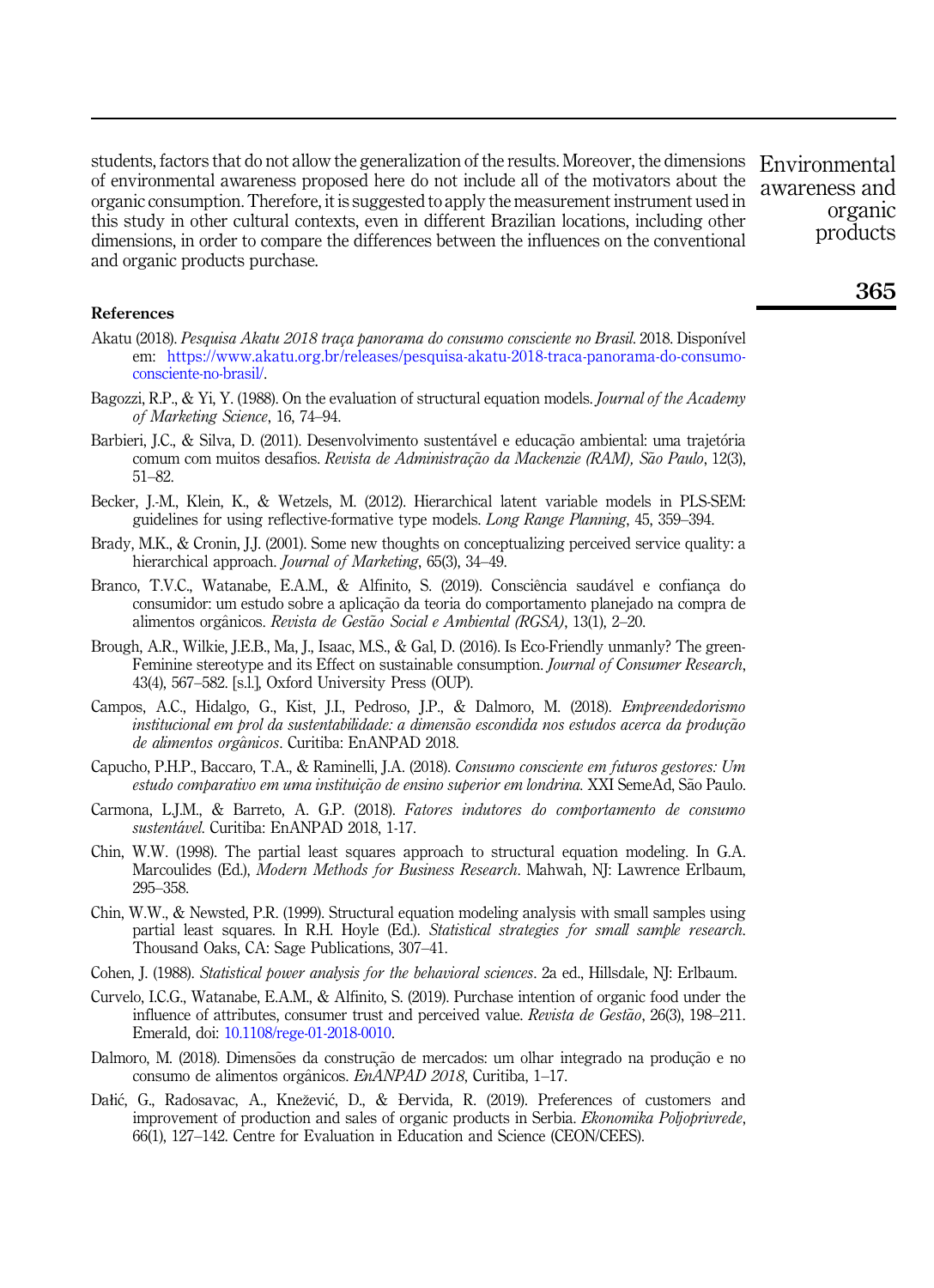| <b>REGE</b><br>27,4 | De Souza Moraes, S., Jabbour, C.J.C., Battistelle, R.A.G., Rodrigues, J.M., Renwick, D.W.S., Foropon, C.,<br>& Roubaud, D. (2018). When knowledge management matters: Interplay between green human<br>resources and eco-efficiency in the financial service industry. Journal of Knowledge<br>Management, 23(9), 1691-1707, Emerald. |
|---------------------|---------------------------------------------------------------------------------------------------------------------------------------------------------------------------------------------------------------------------------------------------------------------------------------------------------------------------------------|
|                     | Demirtas, B. (2018). Assessment of the impacts of the consumers' awareness of organic food on<br>consumption behavior. Food Science and Technology, 39(4), 881-888, FapUNIFESP (SciELO).                                                                                                                                              |
| 366                 | Dubey, R., Gunasekaran, A., & Deshpande, A. (2017). Building a comprehensive framework for sustainable<br>education using case studies. <i>Industrial and Commercial Training</i> , 49(1), 33–39. Emerald.                                                                                                                            |
|                     | Durán, C.A., & Wives, D.G. (2018). Decision making and agriculture: a recent review of organic<br>farming. Desenvolvimento em Questão, 16(43), 175-199. Editora Unijui.                                                                                                                                                               |
|                     | Efron, B., & Tibshirani, R.J. (1998). An introduction to the bootstrap. Chapman & Hall / CRC Press,<br>New York.                                                                                                                                                                                                                      |
|                     | Faul, F., Erdfelder, E., Lang, A.-G., & Buchner, A. (2007). G*Power 3: A flexible statistical power<br>analysis program for the social, behavioral, and biomedical sciences. Behavior Research<br><i>Methods</i> , 39, 175–191.                                                                                                       |
|                     | Faul, F., Erdfelder, E., Buchner, A., & Lang, A.G. (2009). Statistical power analyses using $G^*$ Power<br>3.1: Tests for correlation and regression analyses. <i>Behavior Research Methods</i> , 41, 1149–1160.                                                                                                                      |
|                     | FiBL, Research Institute of Organic Agriculture; IFOAM, International Organics. (2019). The world of<br>organic agriculture: Statistics and emerging trends 2019. 2019. Frick and Bonn. Disponível em:<br>https://www.ifoam.bio/en/news/2019/02/13/world-organic-agriculture-2019.                                                    |
|                     | Fornell, C., & Larcker, D.F. (1981). Evaluating structural equation models with unobservable variables<br>and measurement error. Journal of Marketing Research, 18, 39-50.                                                                                                                                                            |
|                     | Furtado, B.A., & Sampaio, D.O. (2018). Fatores que influenciam a intenção de compra de cosméticos<br>sustentáveis: Proposta de um modelo teórico. São Paulo: XXI SemeAd.                                                                                                                                                              |
|                     | Gonçalves-Dias, S.L.F., Teodósio, A.S.S., Carvalho, S., & Silva, H.M.R. (2009). Consciência ambiental:<br>Um estudo exploratório sobre suas implicações para o ensino de administração. São Paulo: RAE<br>eletrônica, 8(1), 1–23.                                                                                                     |
|                     | Gorni, P.M., Gomes, G., & Dreher, M.T. (2012). Consciência ambiental e gênero: Os universitários e o<br>consumo sustentável. Revista de Gestão Social e Ambiental, 6(2), 165-179.                                                                                                                                                     |
|                     | Hair, J.F., Ringle, C.M., & Sarstedt, M. (2011). PLS-SEM: Indeed a silver bullet. <i>Journal of Marketing</i><br>Theory and Practice, 19, 139-151.                                                                                                                                                                                    |
|                     | Hair, J.F., Hult, G.T.M., Ringle, C., & Sarstedt, M. (2017). A primer on partial least Squares Structural<br><i>Equation Modeling (PLS-SEM).</i> 2 <sup>a</sup> ed. Thousand Oaks: SAGE.                                                                                                                                              |
|                     | Hair, J F., Sarstedt, M., Ringle, C.M., & Gudergan, S.P. (2018). Advanced issues in partial least Squares<br><i>Structural Equation Modeling (PLS-SEM)</i> . Thousand Oaks, CA: Sage.                                                                                                                                                 |
|                     | Hoppe, A., Barcellos, M.D., Vieira, L.M., & Matos, C.A. (2012). Comportamento do consumidor de produtos<br>orgânicos: uma aplicação da teoria do comportamento planejado. BASE - Revista de administração<br>e contabilidade da Unisinos, 9(2), 174-188. UNISINOS - Universidade do Vale do Rio Dos Sinos.                            |
|                     | Hsu, S.Y., Chang, C., & Lin, T.T. (2019). Triple bottom line model and food safety in organic food and<br>conventional food in affecting perceived value and purchase intentions. <i>British Food Journal</i> ,<br>$121(2)$ , 333-346.                                                                                                |
|                     | Jacomossi, R.R., Morano, R., & Barrichello, A. (2014). O comportamento ambiental de estudantes de<br>graduação: um modelo internacional de equações estruturais aplicado no contexto brasileiro.<br>Revista de Gestão Social e Ambiental, São Paulo, 8(3), 106-117.                                                                   |
|                     | Kim, Y. (2019). Organic shoppers' involvement in organic foods: Self and identity. <i>British Food</i><br><i>Journal</i> , 121(1), 139–156. Emerald.                                                                                                                                                                                  |
|                     | Kranjac, M., Vapa-Tankosic, J., & Knezevic, M. (2017). Profile of organic food consumers. <i>Ekonomika</i><br>Poljoprivrede, 64(2), 497-514. Centre for Evaluation in Education and Science (CEON/CEES).                                                                                                                              |
|                     |                                                                                                                                                                                                                                                                                                                                       |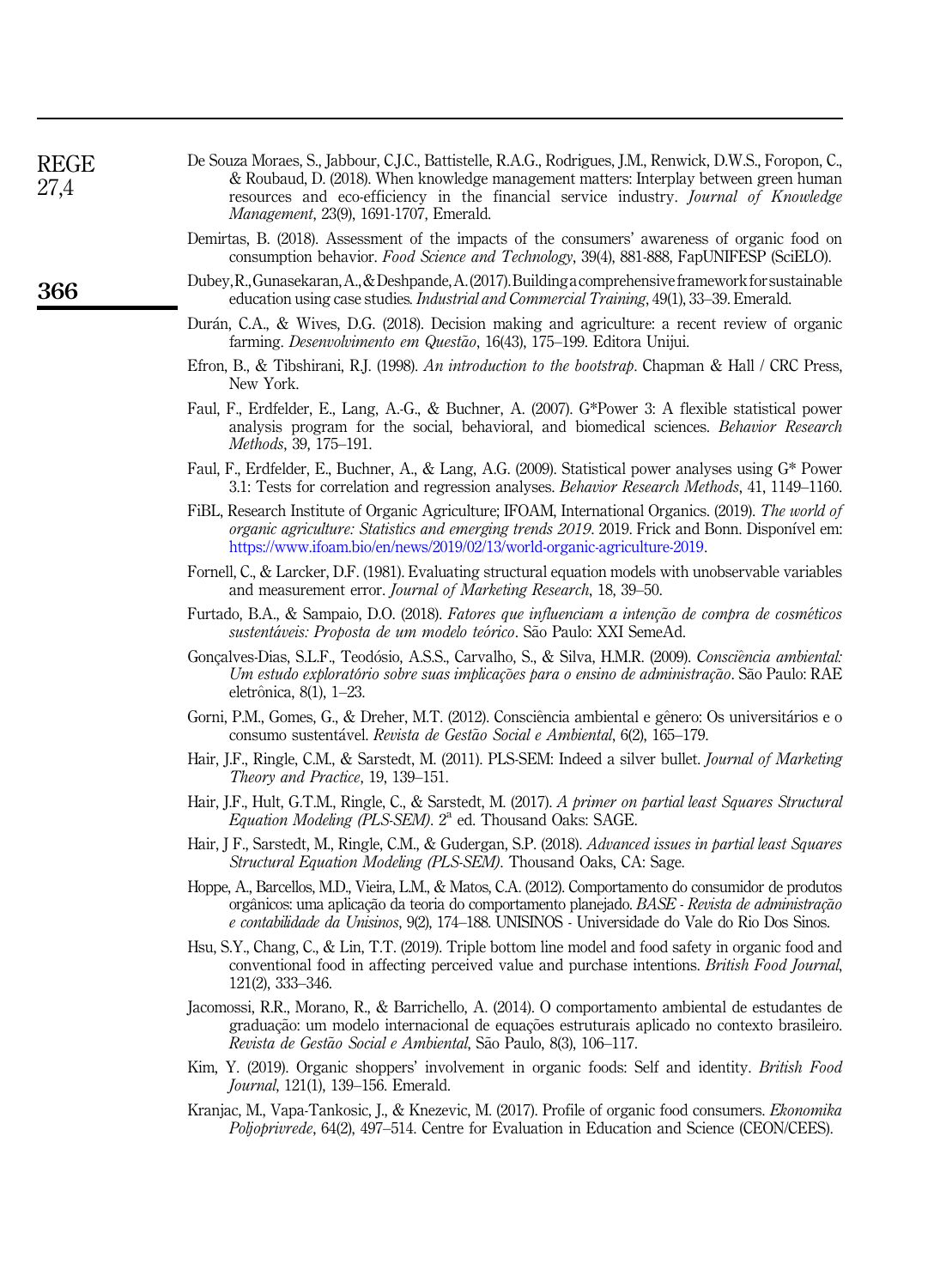- Lima, P.H.G., Ferreira, T.C., Bezerra, Y.M.S., Feitosa, M.J.S., & Gómez, C.R.P. (2016). Consumo consciente: um estudo com estudantes do curso de administração da universidade federal rural de Pernambuco, unidade acadêmica de serra talhada. Revista de administração, contabilidade e economia da FUNDACE, Serra Talhada, 6(2), 98–108. FUNDACE.
- Lopez-Cabrales, A., & Valle-Cabrera, R. (2019). Sustainable HRM strategies and employment relationships as drivers of the triple bottom line. *Human Resource Management Review*, 30(3), 1-11. Elsevier BV.
- Melnyk, V., van Osselaer, S.M.J., & Bijmolt T.H.A. (2009). Are women more loyal customers than men? Gender differences in loyalty to firms and individual service providers. *Journal of Marketing*, 3, 82–96. American Marketing Association.
- Niu, D., Jiang, D., & Li, F. (2010). Higher education for sustainable development in China. *International* Journal of Sustainability in Higher Education, 11(2), 153–162. Emerald.
- Nunally, J.C., & Bernstein, I. (1994). Psychometric theory. New York, NY: McGraw-Hill.
- Pato, C., Ros, M., & Tamayo Á. (2005). Creencias y comportamiento ecológico: un estudio empírico con estudiantes brasileños.  $Medio$  ambiente y comportamiento humano, Madrid, 6, 5–22.
- Pinheiro, L.V.S., Carneiro, C.M.F.M.L., Pinheiro, J.Q., & Nascimento, J.C.H.B. (2018). De saberes e sabores a escolha alimentar: uma analise a partir da conectividade com a natureza e da orientação temporal para o consumo de alimentos orgânicos. Revista de Gestão Social e Ambiental, 12(2), 1-19, São Paulo.
- Pitanga, A.F. (2016). Crise da modernidade, educação ambiental, educação para o desenvolvimento sustentável e educação em química verde: (re)pensando paradigmas. Ensaio Pesquisa em Educação em Ciências (Belo Horizonte), 18(3), 141–159. FapUNIFESP (SciELO).
- Qi, X., & Ploeger, A. (2019). Explaining consumers' intentions towards purchasing green food in Qingdao, China: The amendment and extension of the theory of planned behavior. Appetite, 133, 414–422. Elsevier BV.
- Rahnama, H. (2017). Effect of consumption values on women's choice behavior toward organic Foods: The case of organic yogurt in Iran. *Journal of Food Products Marketing*, 23(2), 144–166, [s.l.], 3 fev. Informa UK Limited.
- Ringle, C.M., Wende, S., & Becker, J. (2015). SmartPLS 3. Bönningstedt: SmartPLS, 2015. available at: [http://www.smartpls.com.](http://www.smartpls.com)
- Ritter, A., Hidalgo, G., & Haag, R. (2018). Third sector and green products: driving public polices and economic development. Curitiba: EnANPAD 2018.
- Rotta, M., Batistela, A.C., & Ferreira, S.R. (2017). Ambientalização curricular no ensino superior: Formação e sustentabilidade nos cursos de graduação. Actualidades Investigativas en Educacion, 17(2), 1–21, 2017. Universidad de Costa Rica.
- Ruano, J.C. (2017). O desenvolvimento sustentável na educação superior: Propostas biomiméticas e transdisciplinares. Revista Iberoamericana de Educacion, 73, 203-224.
- Salinas-Cabrera, D. (2016). Educacion ambiental para el desarrollo y consumo sustentable en Chile: una revisión bibliográfica. Revista Electrónica Educare, Santiago de Chile, 20(2) 1–15.
- Santana, L.N. (2018). Desenvolvimento sustentável e educação: Diálogo possível e necessário. Interfaces Científicas - Educação, 6(2), 45–52. Universidade Tiradentes.
- Sarstedt, M., Hair, J.F., Cheah, J.H., Becker, J.M., & Ringle, C.M. (2019). How to specify, estimate, and validate higher-order constructs in PLS-SEM. Australian Marketing Journal, 27(3), 197-211.
- Scalco, A., Stefano, N., Sartori, R., & Ceschi, A. (2017). Predicting organic food consumption: a metaanalytic structural equation model based on the theory of planned behavior. Appetite, 112, 235-248. Elsevier BV.
- Scalvedi, M. L., & Saba, A. (2018). Exploring local and organic food consumption in a holistic sustainability view. British Food Journal, 120(4), 749–762. Emerald.

Environmental awareness and organic products

367